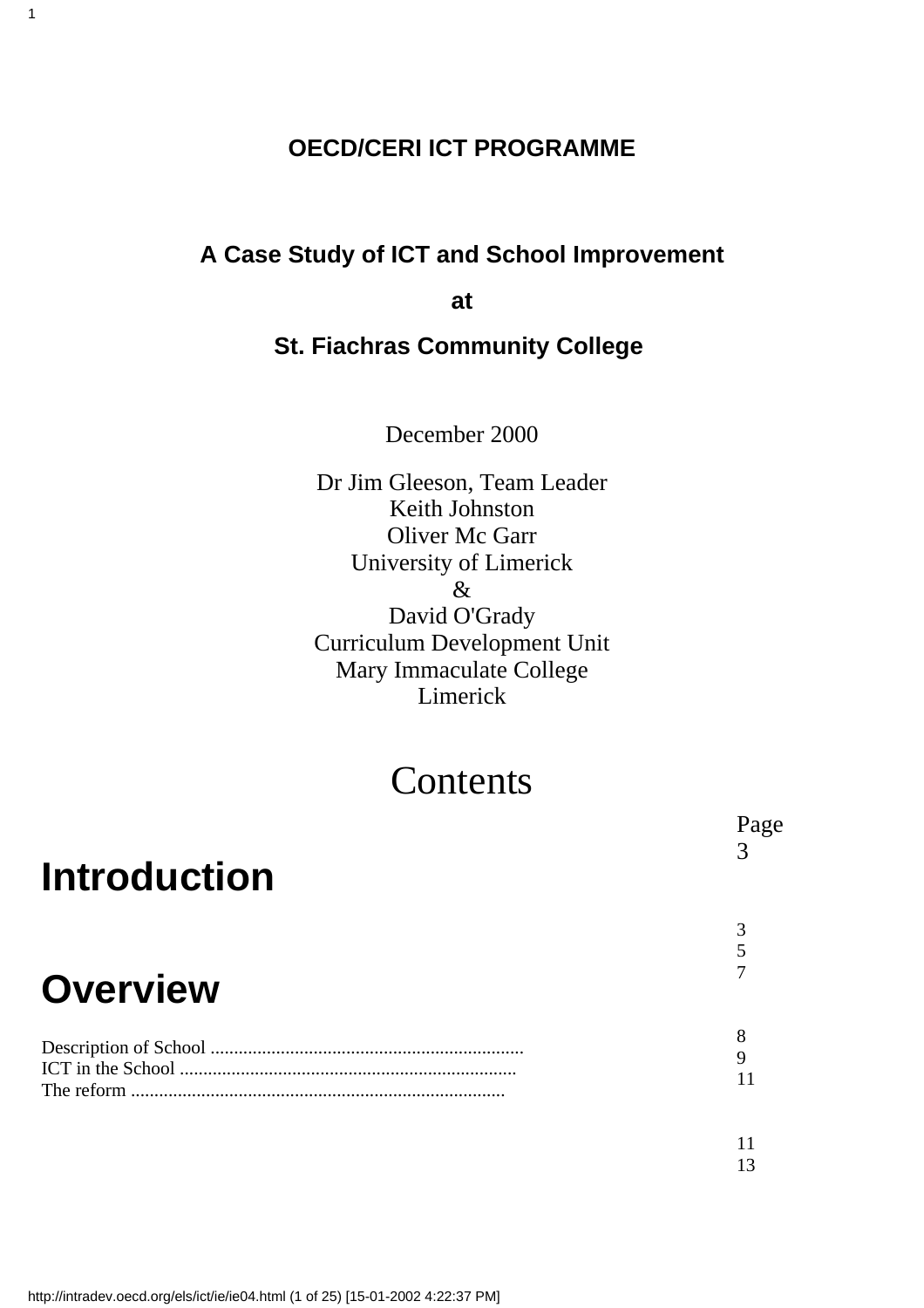#### **The Past** History of the Reform ................................................................... History of ICT ............................................................................ Barriers which were overcome ......................................................... 16 18 19 21 22

23 24

# **The Present**

1

# **Hypotheses**

# **Projections to the Future**

Sustainability ............................................................................. Transferability ............................................................................

# **Introduction**

<span id="page-1-0"></span>The research for this case study was carried out in St. Fiachra s<sup>[1]</sup> Community College from 4<sup>th</sup> to the 6<sup>th</sup> of December 2001 and the 26<sup>th</sup> February 2001. It was conducted in accordance with the methodology outlined in pages 8 to 15 of the OECD/CERI workbook using interviews, classroom observations, questionnaire and the collection of additional evidence from the school. The report focuses on the current reforms and initiatives adopted by the school and the part that ICT has played in the reforms.

# **Overview**

## **Description of School**

St. Fiachras Community College is a large coeducational second-level school situated on the outskirts of a large town on the east coast of Ireland. It is managed by the local vocational educational committee (VEC) and developed out of the vocational school which was situated in the town centre. The new school was built on the current premises in 1980 to cater for the increasing numbers of students enrolling in the school. Although the majority of staff and students moved to the new premises at that time the old premises continued to operate as a vocational school for a number of years. It now solely caters for Post Leaving Certificate courses (PLCs). When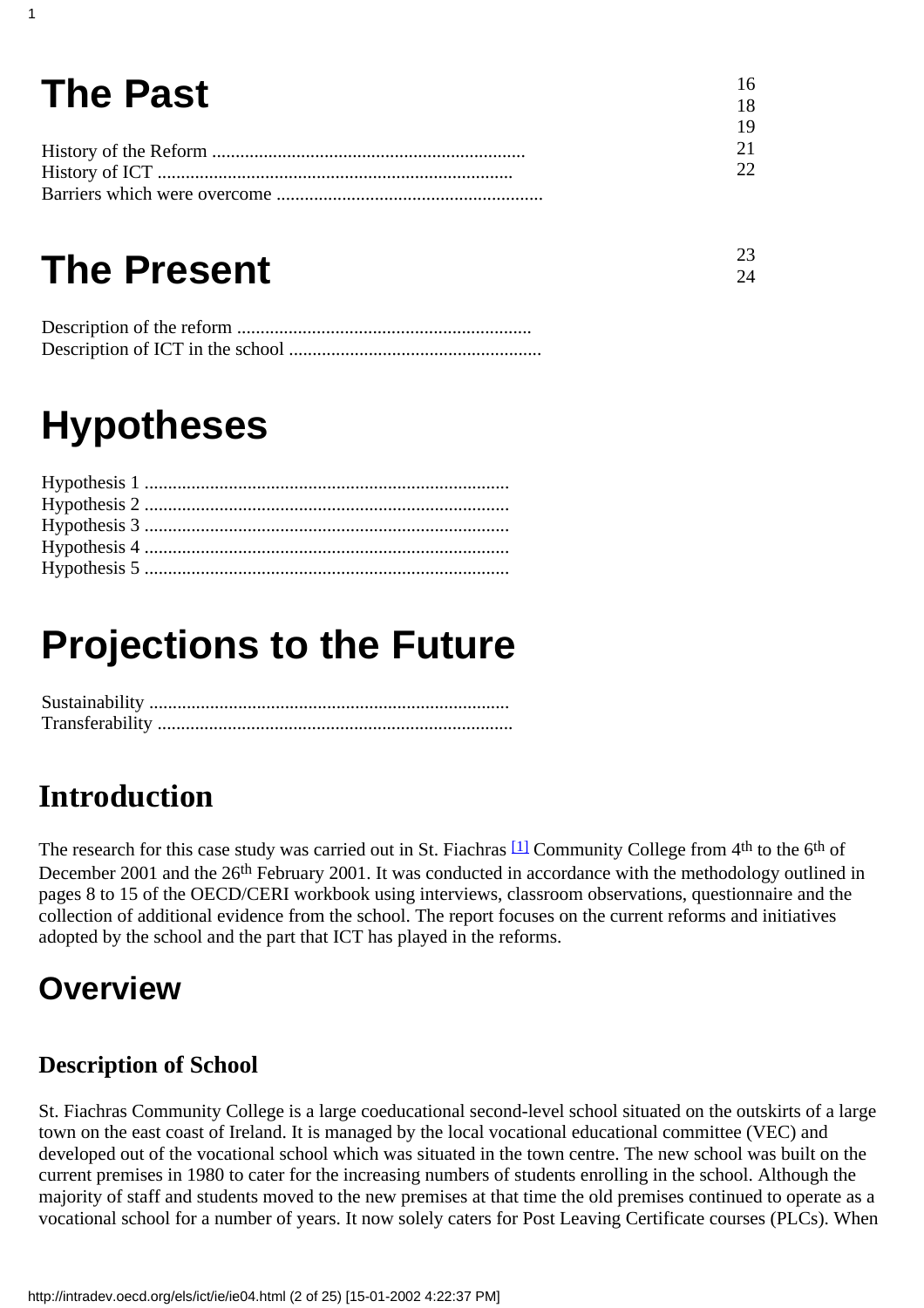originally built, the school was located on the outskirts of the town with little or no development in the vicinity. Due to increased growth in the greater Dublin area the population of the town has steadily increased and the school is now surrounded by several housing estates, some of which are currently being built.

St. Fiachras has a student population of over 1050 students. Although the school has a large catchment area, the majority of the students attending the school are from the town and its environs. Students entering the school are mixed by socio-economic backgrounds and academic ability. However a large proportion of the students attending the school from the neighbouring corporation houses, are from disadvantaged backgrounds.

There are over 70 teaching staff in the school. Along with the principal there are two vice principals, 7 year heads, two guidance counsellors, a home-school liaison co-ordinator, college chaplain and an examination secretary. Teachers have also responsibilities as heads of departments and a range of other responsibilities. These positions, according to the principal, are *essential to the running of the school*. Although the school is a large disadvantaged school there is a pleasant well disciplined atmosphere evident within the school.

**The school mission statement, which aims to provide a just and caring environment in which we can learn and grow to our full potential, is very much in evidence from the many initiatives and schemes adopted by the school. These initiatives include a buddy system for new students entering the school, the Literacy through IT (LIT) programme, peer teaching in the literacy programme, a Stay in School initiative, the appointment of a student welfare officer to target at risk students and a homework club for local students. The school also has two remedial teachers and has trained other teachers involved with remedial students. In general the school is very open to new initiatives that are of benefit to the students. Despite the effectiveness of these initiatives, they tend to be demanding on staff time and school resources.**

**The school is situated on a 21-acre campus. The campus contains playing fields, basket ball courts and other sports facilities. It has a strong emphasis on sport. This is evident from the many photographs in the main open area of the school where the jerseys and photographs of several famous past students are also displayed. The main entrance to the school building has** a display of photographs of student s achievements and a trophy cabinet. Student art is also **displayed throughout the school, particularly in the technical/Art area of the school. A large sculpture created by past students is situated at the entrance of the school and there are also several class group photographs around the school.**



**Pic. 1a. Student art displayed in corridors Pic. 1b. Student art in main hall**

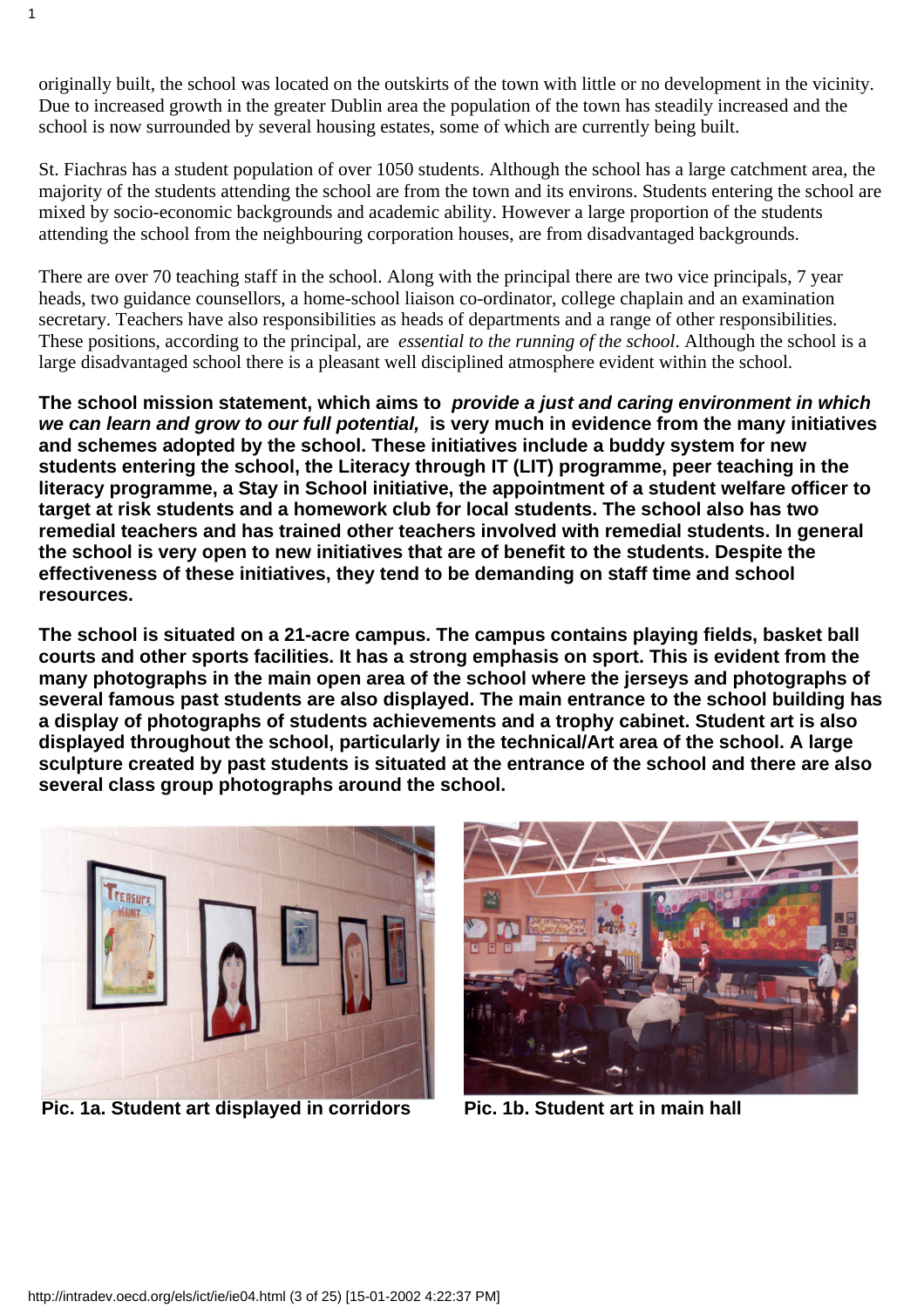St. Fiachras has several links with the local community. According to the principal these links have increased since the early nineties and have greatly benefited the school. It currently runs adult classes for parents in a number of different areas, these are very popular, particularly the IT classes for which there are more applicants than spaces. The school, which also has a home school liaison officer and runs parent-teacher meetings three times a year, is supported by a very active Parents Council which has contributed over £300,000 to school fundraising since the new school was built. The school has also been involved in the Peace and Reconciliation and the local area-based partnership and has formed links with several industries that have donated equipment to the school. Two teachers also write a weekly column in the local newspaper. This column informs the community of school events, competitions, and school achievements.

## **ICT in the School**

1

Computers have been included as part of the school curriculum in the school since the mid-eighties. The primary focus has been to equip students with basic computer skills. Since 1998 all students have also been assigned email accounts and all PCs within both cluster rooms have Internet access. Although the use of ICT is predominantly confined to the cluster rooms and to skills acquisition courses its use is beginning to permeate into other subject areas. According to the IT coordinator computers have been used for several years with the remedial classes and the remedial room has 8 PCs solely for remedial use. Its use is now also evident in other subject areas with a pattern of adoption emerging within the school. Many teachers interviewed recognised that ICT were now being used in Technical subjects, Science, Music and Art. There was also a view that Maths, Biology and Home Economics were beginning to integrate ICT. According to the IT coordinator these subject areas were *at the biting stage*.

The school has two main PC cluster rooms located side-by-side containing 31 computers in total. There are also 15 computers located throughout the school. 8 of these computers are located in the remedial classroom while the others are located in subject rooms and laboratories. All computers currently run Windows 95b or Linux. During the previous summer the school attempted to convert one of its computer labs to a Linux-based operating system however application software problems forced the school to reinstall Windows 95b. The computers in both PC labs are connected to a central server located in the principals office. Several classrooms throughout the school also have internet access including the Science rooms, Engineering room, Art room and the Construction studies room.





Pic. 2a. Computer in Science lab Pic. 2b. Computers in Woodwork Room

Technical support is provided in different ways within the school. As part of the IT2000 SIP project currently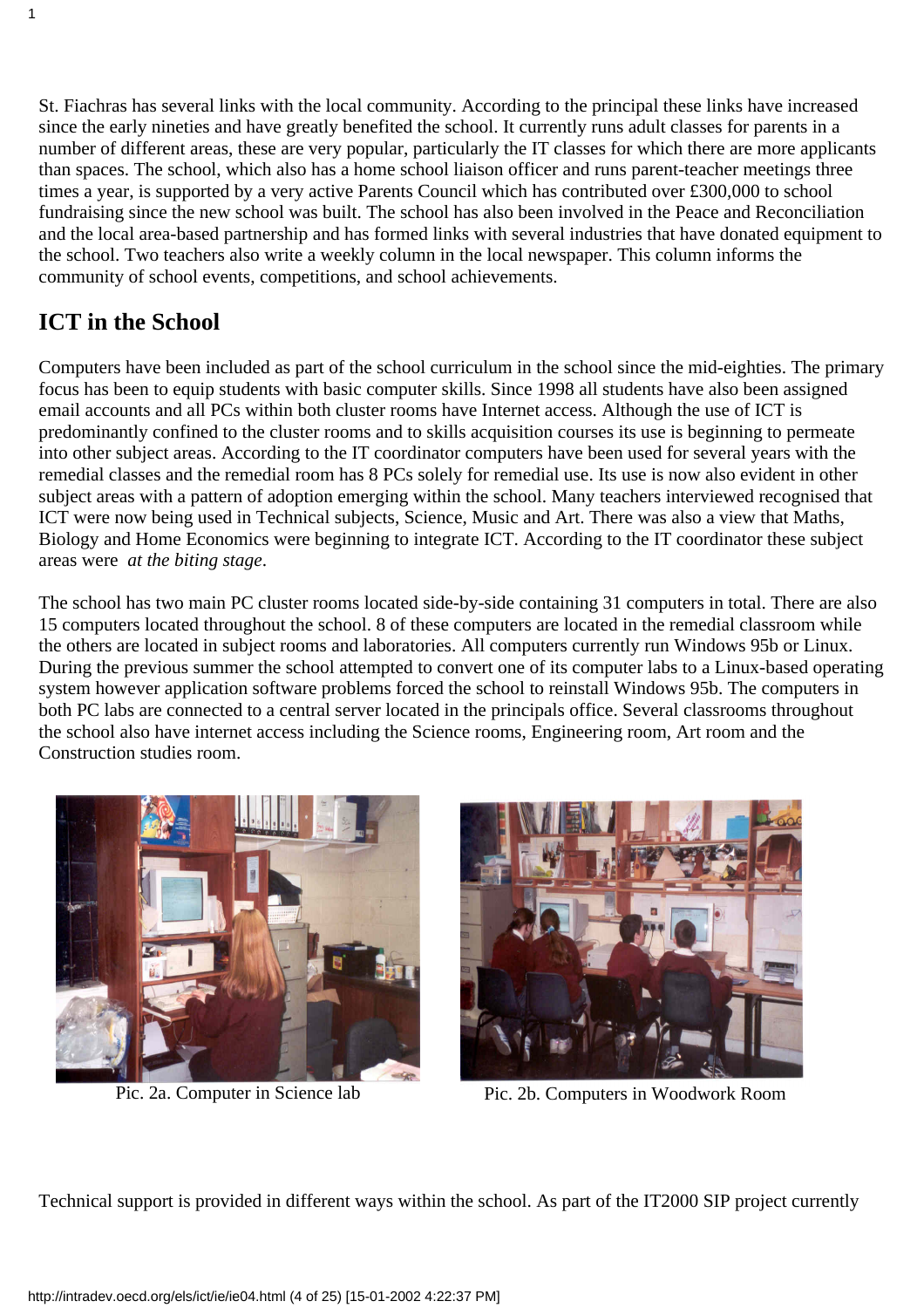running in the school a full-time technician has been allocated for one year on a pilot basis. The role of the technician is to maintain the computers in the school. In addition to his duties in St. Fiachras, he also attends 2 local primary schools for 2 afternoons per week. His duties include addressing teacher s computer problems, installing software and hardware and upgrading. A second form of technical support is provided by the school IT coordinator. He is primarily responsible for on-site network support. While the technician is constantly addressing low level problems he does not possess the necessary skills to maintain a Linux-based network. A past student also provides technical support by maintaining the server remotely. These three levels of support within the school, although different in their focus, are all essential in ensuring the day-to-day running of the network and its peripheral devices in the school.

The school had two main aims for the future use of ICT in the school. Firstly it intended to change the computer network to a Linux-based network as constant problems have been experienced with the Windows 95 and 98 environment. Secondly it aims to attract more staff to the uses of ICT and to facilitate and promote the introduction of ICT and to further its use in other subject areas.

### **The Reform**

1

School reform at St. Fiachra s was described by many of the staff members as a constant process. No single large-scale reform was identified ahead of others however the school had adopted numerous initiatives which were currently running. These initiatives included a buddy system for new students, a welfare officer, a homework club, open access to IT during lunchtimes and after school, a discipline committee, a Stay in School programme, increased links with parents and the community and increased links with local primary schools. All reforms adopted primarily aimed to improve the school environment and to improve the learning experience of the students. This was also reflected in the interview responses from all teachers. The principal felt that all recent initiatives aimed to deliver;

*a quality education for all groups in the school, all levels in the school ... staff development, more awareness of the problems that we face with the students coming in ... [and] how to cater for the students in the year 2010*

The drive to improve the students learning experience particularly focused on weaker students. Concerns were raised by some staff members that the focus on the academically weak and the bright students tended to neglect the average student in the school. The principal was also aware that some staff were concerned that too many resources were allocated for the low and high ability students.

# **The Past**

### **History of the Reform**

As stated previously, school reform in St. Fiachra s was an ongoing and multi-faceted improvement of the school environment for all members and was not encapsulated by any one single initiative. School improvements were initially driven by senior members of staff and management. Towards the late eighties a hierarchy among the staff had developed which resulted in the larger body of staff having little input into school decisions. In order to address this a Communications Committee was formed to inform staff of management decisions and proposals. This proved successful in bringing staff members closer to school management.

*In the late 1980s we would have seen a problem in terms of a hierarchical set-up in the school evolving and therefore we had to overcome that ... there was also a demand by teachers that they wanted more of a say in the school,... [the communications committee] has brought the management much closer to the staff (School*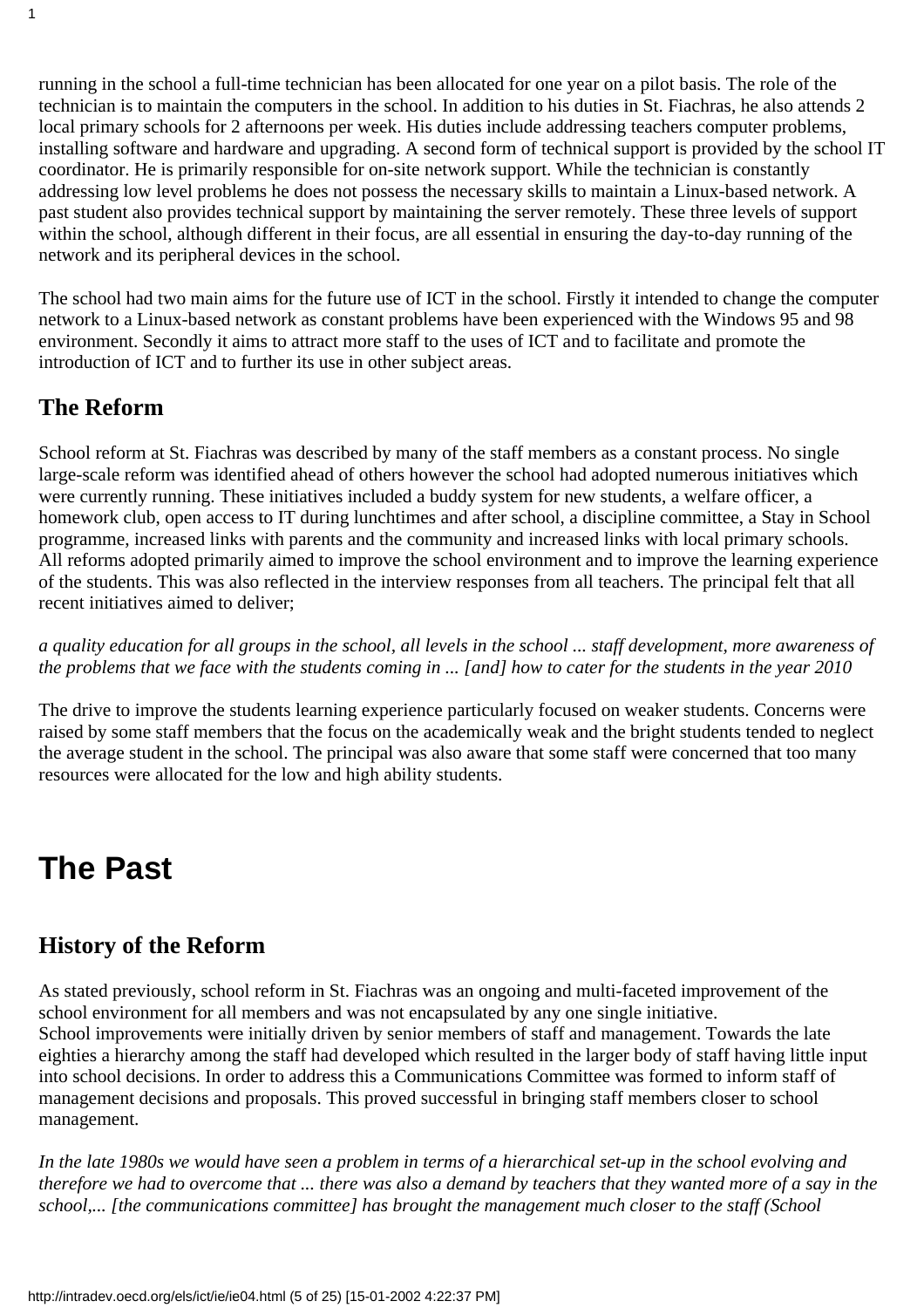### *Principal)*

1

All staff members now have the opportunity to become involved and have an input in school improvements. Issues and problems which arise are addressed by sub committees which report back to the staff. These committees have proven very successful in engaging staff in the school changes as stated by a teacher interviewed;

*theres an awful lot of committees, theres a committee for the corridor, theres a committee for discipline, there s a committee for PR, there s a committee for anything that comes up and a lot of teachers would be involved ... its not kind of just talking in a vacuum*

It is generally accepted that management initiate most reforms in the school but it is clear that the success of these initiatives is dependent on staff involvement. All recent initiatives engage staff, for example, all staff members were offered IT training for a number of years, teachers involved with the remedial students also received training in the area of remedial education.

### **History of ICT**

<span id="page-5-0"></span>Computers were initially introduced into the school by the guidance counsellor<sup>[2]</sup> who became interested in the late 1970s in the use of the computer for maintaining student records. He first used the computer in the school in 1980 to maintain student records. During the early eighties a ZX 81 computer was purchased for school use which was loaned to students at the weekend. However no other teachers were interested in computers at that time;

*at that stage [mid to late eighties] there were no other teachers interested at all, it was probably a good five years before another teacher showed an interest(School IT coordinator)*

During the late eighties the school purchased BBC microcomputers and networked them in a classroom. Computers at that time had a very technical appeal. With students being taught programming their use was generally limited to boys of higher academic ability; *it was very much IT for IT sake or technology for technology sake.* The IT coordinator taught all computer classes, as there were no other teachers interested in the technology. When 386 and 486 PCs were purchased in the early nineties, the school began to focus on the use of word processing, spreadsheets and databases *purely as an IT class*.

Until the mid 1990s the use of the computer was limited to teachers that taught computer applications and was solely driven by the IT coordinator. The senior Science teacher became interested in the computer in the early nineties and began using it in Science however its use was not widespread by teachers. Staff-wide interest in the use of ICT developed with the introduction of email for every staff member. Three computers were installed in the staff room to promote interest. According to the IT coordinator this was the single most important step in the integration of IT among all staff members in the school as teachers that had little IT knowledge could access and experiment with the technology without exposing their inadequacies to students. Staff were also encouraged to take computers home during holiday times but this offer was only taken up by a small number of teachers.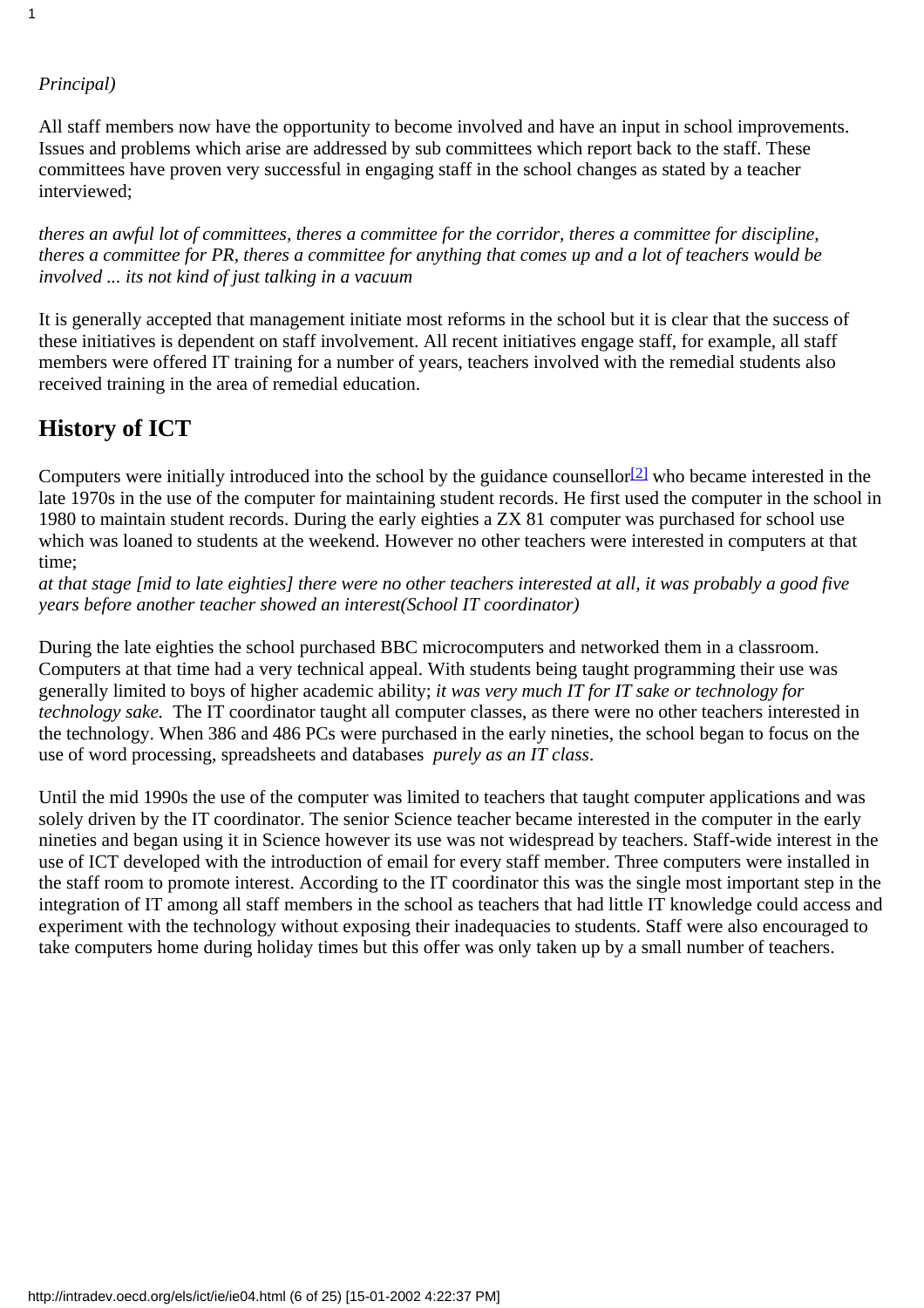

Pic. 3. Computers in Staffroom

IT Training programmes were also offered to all staff members in the school. These courses, run by the guidance counsellor, took place during lunchtime and after school. Staff participation in ICT courses was subsidised by the local Vocational Education Committee (VEC). The Microsoft Breakthrough Project also provided staff training as part of a project in the nineties. Recently staff, with knowledge and experience of using the computer in their own subject areas, have begun to share their knowledge with some other less experienced teachers. This is particularly evident in the Science area.

### **Barriers which were overcome**

The school reforms outlined earlier generally did not face any resistance from the teaching staff as all reforms and initiatives adopted addressed specific needs of the school. Staff were also involved in the decision making through various committees and therefore had direct input into changes suggested and adopted. In relation to ICT, which are currently being integrated into the many subjects within the school, it is difficult to determine whether any resistance to its use will arise. The IT-coordinator has recognised that up to 30% of the teachers do not use the computer facilities in the school, although this number is decreasing. He estimated that 10% of the teaching staff use computers regularly for teaching and learning purposes while a further 5% use them occasionally. Although the use of ICT within subject areas is promoted in the school, teachers are not **required** to use the technology. This means that resistance is not evident at this early stage when adoption is dependent on teacher interest.

## **The Present**

### **Description of the reform**

There are several initiatives currently taking place in the school. One of the major initiatives is the Literacy through IT (LIT) programme. This programme is aimed at the remedial students in the school. According to the principal approximately 10% of the students enrolled in St. Fiachra s require some form of remedial education. A great deal of effort is placed in helping these students in the school, for example they are normally assigned to smaller classes, ICT are integrated into the literacy programme using the 8 PCs in the remedial room. The transition year students are also involved in peer teaching on the LIT programme.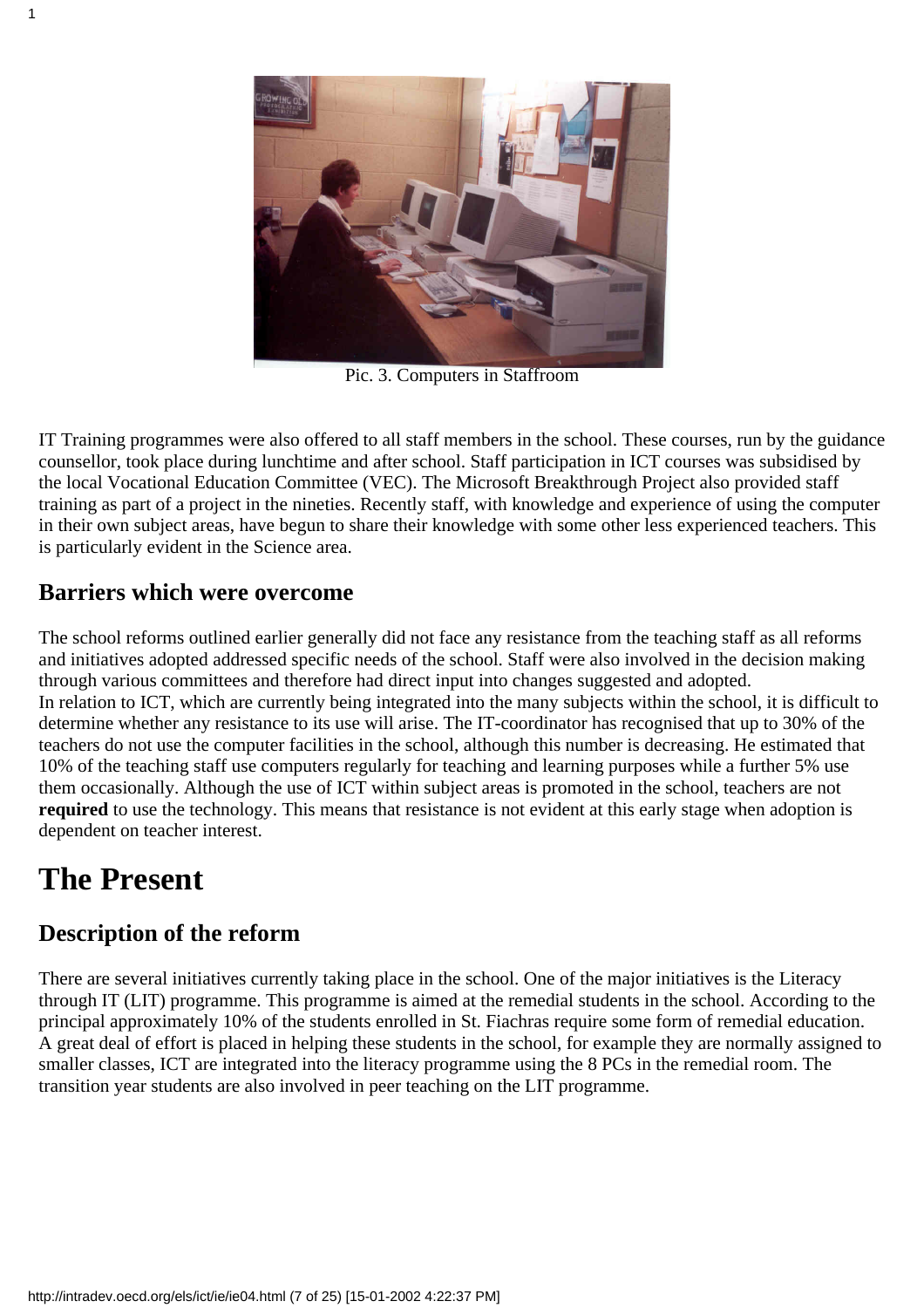

Pic. 4 Computer use in the LIT programme

The school also runs the Stay in School initiative and has appointed a student welfare officer to target students that are at risk of leaving school. A Homework Club has also been established as part of this initiative. The homework club runs from 4 to 6pm each evening for the participating students. The students have time to complete homework in a classroom and are free to visit the computer room for the final half hour.

The buddy system used in the school is another example of a recent initiative that the school has adopted. This initiative aims to smooth the transition from primary school to secondary school and in addition has formed greater links with local primary schools. Students in the school are invited to participate in the programme. Students who volunteer must attend training which focuses on communications and friendship. They are then assigned a student from a local primary school, which they meet before they attend the school.

There are several other initiatives and reforms being undertaken by the school. According to the principal all initiatives have proved successful since they are voluntary but these tend to place demands on management and participating teachers;

*Were open to all types of developments people with new ideas are certainly welcomed rather than frowned on .. the set back or drawback has been a huge demand on the management of the school ... expectancies are high ... [almost] reaching the stage of overload but its very hard to refuse ideas (School Principal)*

The openness of the school to try new initiatives was also expressed by another teacher who stated; *school has always been willing to give it a try and see how it works*(School teacher).

### **Description of ICT in School**

# **Student use of ICT**

<span id="page-7-0"></span>All students in the school have an account on the computer network. 1<sup>st</sup> and 2<sup>nd</sup> year students are timetabled for a single 40-minute class per week in the computer room. Over the course of the two years they take courses in how to use the school network, the school s acceptable use policy (AUP), how to use email, the internet, MS Word, MS Excel, MS Powerpoint and MS publisher<sup>[3]</sup>. The weaker third year classes also have a single class per week in Computer Applications; they undertake a course of study similar to the second year course.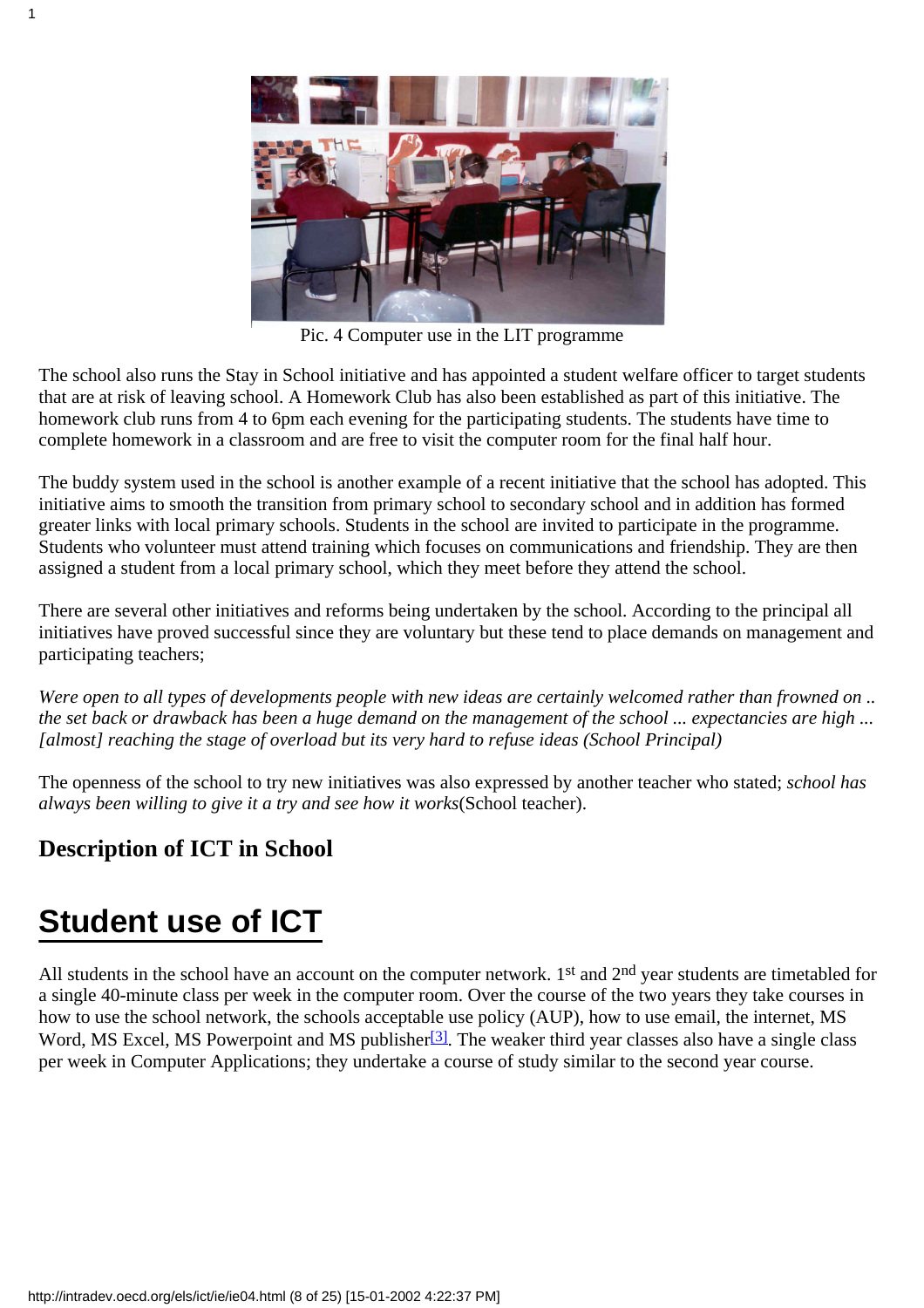

Pic. 5. Students working in Main computer room

Transition year students have three timetabled classes in the computer room per week. In two of the weekly classes the students study desktop publishing, web page design, and issues relating to the information age and information society. The third weekly class is devoted entirely to the students project work.

A computer studies option exists for Leaving Certificate students. This option is timetabled alongside Physical Education (PE). The students opting for this course have 2 classes per week and study to complete the European Computer Driving Licence (ECDL) over a two-year period. There are also computer classes for the Leaving Certificate Vocational Programme students. The second computer cluster room is used primarily for adult classes and the Leaving Certificate Applied students.



LCA students working in computer lab 2

Students also have open supervised access to the computer labs at lunchtime and after school. This open access is very popular among all students. During an observation of this open access the majority of students accessed entertainment websites and chat rooms while some students used the time to complete project work.

# **Staff use of ICT**

Almost all members of the teaching staff have received IT training in recent years. This has resulted in all staff obtaining a good level of IT skills for personal use. According to the IT coordinator approximately 70% of staff use the computers in the school for personal use. Since all staff were assigned email accounts and access to the computer network the three staff room computers are constantly used.

<span id="page-8-0"></span>As the use of the computer has traditionally focused on Computer Applications classes there is limited use of the computer cluster rooms by other subject areas<sup>[4]</sup>. Computers have been used in Science, Construction Studies and Engineering for several years. Although many subject areas now have computers in their classrooms, the use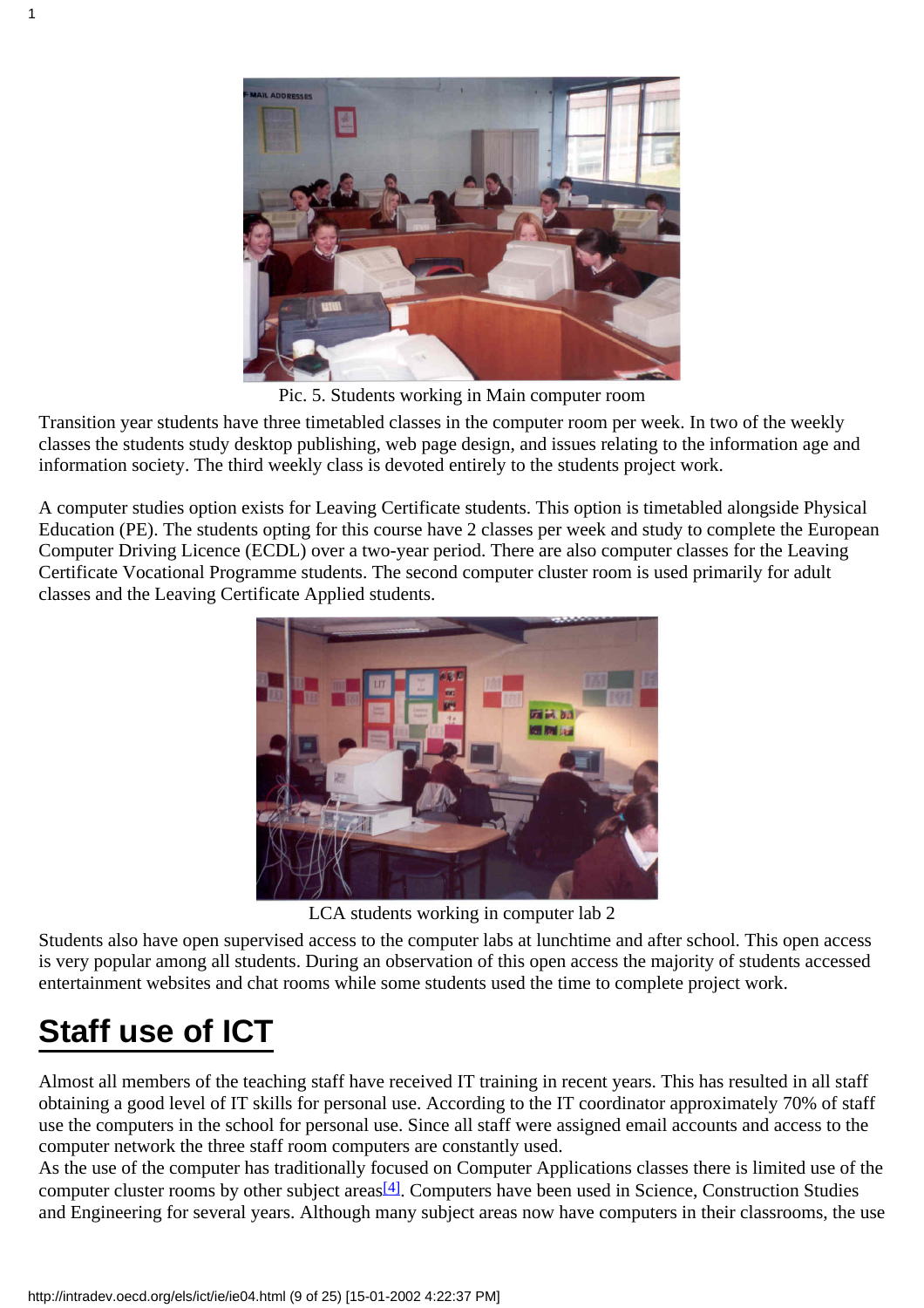<span id="page-9-0"></span>of ICT tend to focus on project work and lesson preparation by teachers<sup>[5]</sup>.

The school also has a very extensive website and intranet containing information on all aspects of the school including student achievements, school events and past projects etc.

It is apparent that computer use is beginning to permeate into other subject areas. The head Science teacher used it in science for a number of years to show simulations and to prepare student worksheets and acetates. It is also used in the practical subjects such as Engineering, Construction Studies, Art and Music for project work.

## **Hypotheses**

### **Hypothesis 1**

1

*Technology is a strong catalyst for educational innovation and improvement, especially when the World Wide Web is involved. The rival hypothesis is that where true school-wide improvement is found, technology served only as an additional resource and not as a catalyst, that the forces that drove the improvements also drove the application of technology to specific educational problems.*

### **Evidence in support of Hypothesis 1**

All teachers interviewed mentioned the positive effect the computer facilities had on the school. Open access times were used by a large number of students both at break times and after school but not for educational purposes.

The World Wide Web was used as a research tool in many subjects where students completed project work. This was most common in Science, Transition year, Construction Studies, Engineering, Art and Music. ICT were also widely used in the LCA and the LCVP programme.

ICT were also used in the Literacy through IT (LIT) programme. Its use in this programme was particularly successful with many staff members commenting on the impact and benefit ICT had on the students self-esteem and participation in the programme.

#### **Evidence in support of rival hypothesis**

Computers were initially introduced into the school as a Computer Studies type subject. Apart from the interest of a small number of teachers its primary use remained as a Computer Studies subject in the two cluster rooms. Although some teachers were beginning to use the technology within their own subjects this was at a very early stage. In these subjects the use of the computer tended to focus on its use in project work. Students in the Leaving Certificate practical subjects used the computer to produce their project reports and students in the LCA classes also used the computer to complete similar reports. An LCA teacher commented that reports/projects completed with the aid of the computer did not improve the quality of the content but dramatically improved the quality of presentation which had a positive impact of the students concerned.

The computer was also used in Science to produce students worksheets and to demonstrate simulations. As outlined in previous sections, the school had adopted several initiatives all aimed at improving the environment and the learning experience of the students. Although the computer was used in the majority of these initiatives its use was most evident in the following:

- The literacy through IT (LIT) programme
- The Homework Club.
- Adult computer courses

These three initiatives exemplify the use of ICT as an additional resource rather than the catalyst for the reform. While the LIT programme was a very successful programme a remedial programme was in place before the computer were introduced into this area of the school. This would suggest that the introduction of IT into the programme was an additional resource even though it was used extensively by the students on the programme. The homework club also used ICT; However the use of the resources was again an additional resource in this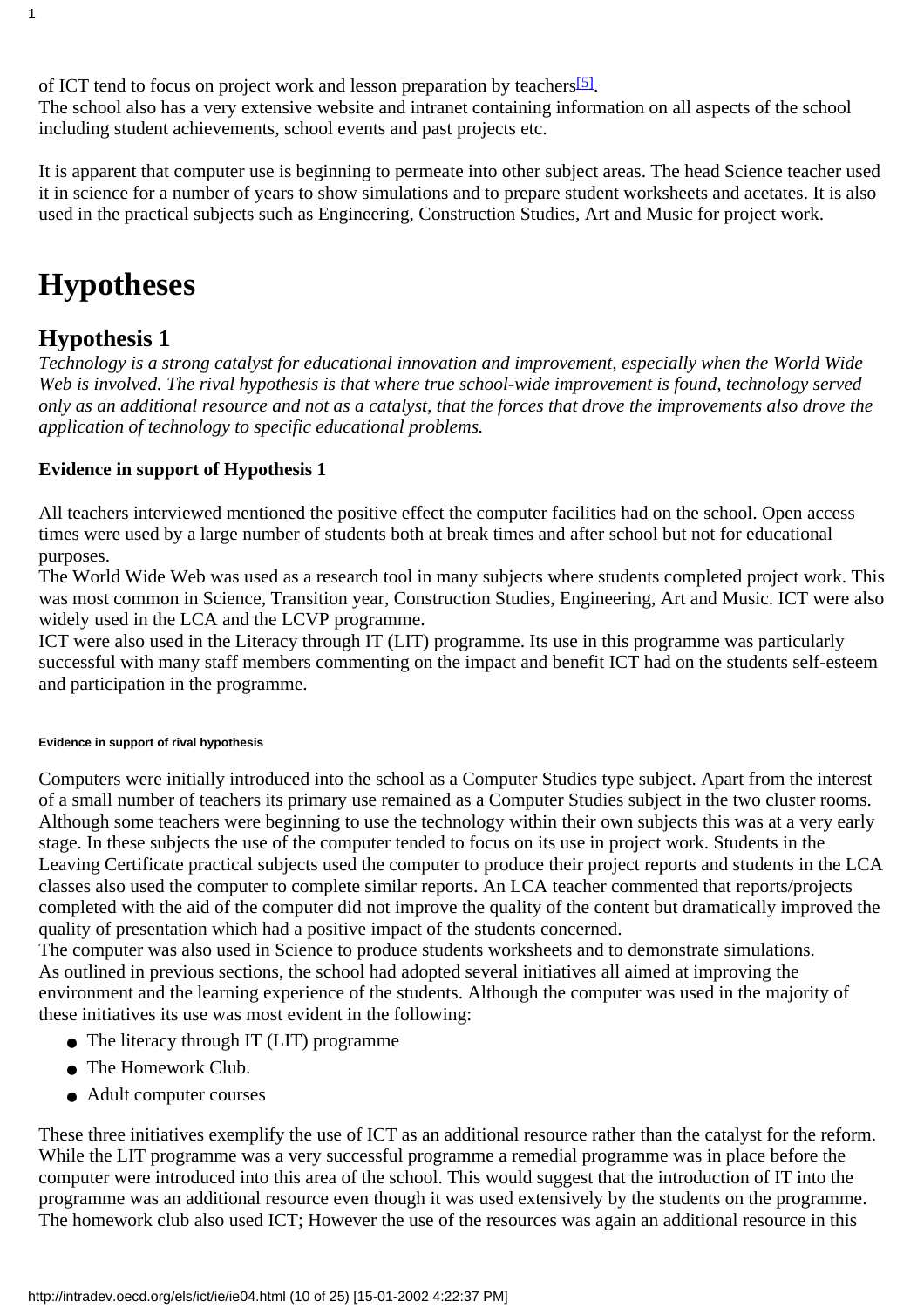initiative as the students would use it towards the end of the evening as a reward for the work they had completed.

The computer room was also used to deliver computer courses for parents of the students. Adult classes were a very important initiative as it brought parents closer to the schools and extended the school further into the community. The computer studies course, although the most sought after courses on offer, was one of a number of classes run by the community college.

In many respects the computer facilities in the school are an additional resource for these initiatives and tend to serve all initiatives and reforms in the school that require their use. This would suggest that there is more evidence to support the rival hypothesis as the IT resources in the school are seen as an additional resource rather than a catalyst for educational reform as there has been little impact on teaching and learning to date.

### **Hypothesis 2**

1

*The diffusion of the innovation/improvement (and therefore of ICT) followed the traditional diffusion pattern for innovations, as outlined by Rogers (1995). The rival hypothesis is that technology functions differently from traditional innovations and that therefore different diffusion patterns occur.*

### **Evidence in Support of hypothesis 2**

The IT coordinator and the previous principal drove the initial use of computers in the school. The guidance counsellor introduced a computer into the school in the early eighties for record purposes and became interested in teaching the technology to interested pupils in the school. He has delivered teacher-training courses to the staff for a number of years and is generally recognised by all staff members as the main driving force behind IT in the school. As a result of the training programmes offered other teachers have become interested in its use and have begun to use the technology in their own subjects, most notably in Science, Technical subjects, Art, Music and Maths.

Although computer use for teaching and learning purposes is not used by all staff members approximately 70% of the staff use the computers in the staff room for lesson preparation, searching for information on the world wide web and using email. According to the IT coordinator 10% of staff members regularly use the computers as part of their lessons while a further 5% use it occasionally.

There is also evidence that teachers who had not previously used the technology in their lessons, but who possess good levels of IT skills, are beginning to investigate its feasibility, especially in the area of Maths and Biology.

### **Evidence in support of the rival hypothesis**

There is little evidence to suggest that an alternative pattern of diffusion exists within the school as the pattern observed mirrors the pattern outlined by Rogers.

In examining the evidence supporting both hypothesis 2 and the rival hypothesis it is apparent that there is more evidence to support hypothesis 2. A clear pattern of diffusion was observed in the school which follows the diffusion pattern outlined by Rogers. Within the school there appears to be two stages in the adoption namely personal use of IT (i.e. in lesson preparation etc.) followed by the use of ICT within the classroom. In examining the evidence the main hypothesis holds at this site.

### **Hypothesis 3**

*Successful implementation of ICT depends mostly upon staff competence in the integration of ICT into instruction and learning. This hypothesis assumes that teachers mediate ICT applications when they are successful, and that ICT academic value relates positively to teacher competence. The rival hypothesis is that the school technological infrastructure and student ICT competence rather than staff competence determine ICT implementation outcomes.*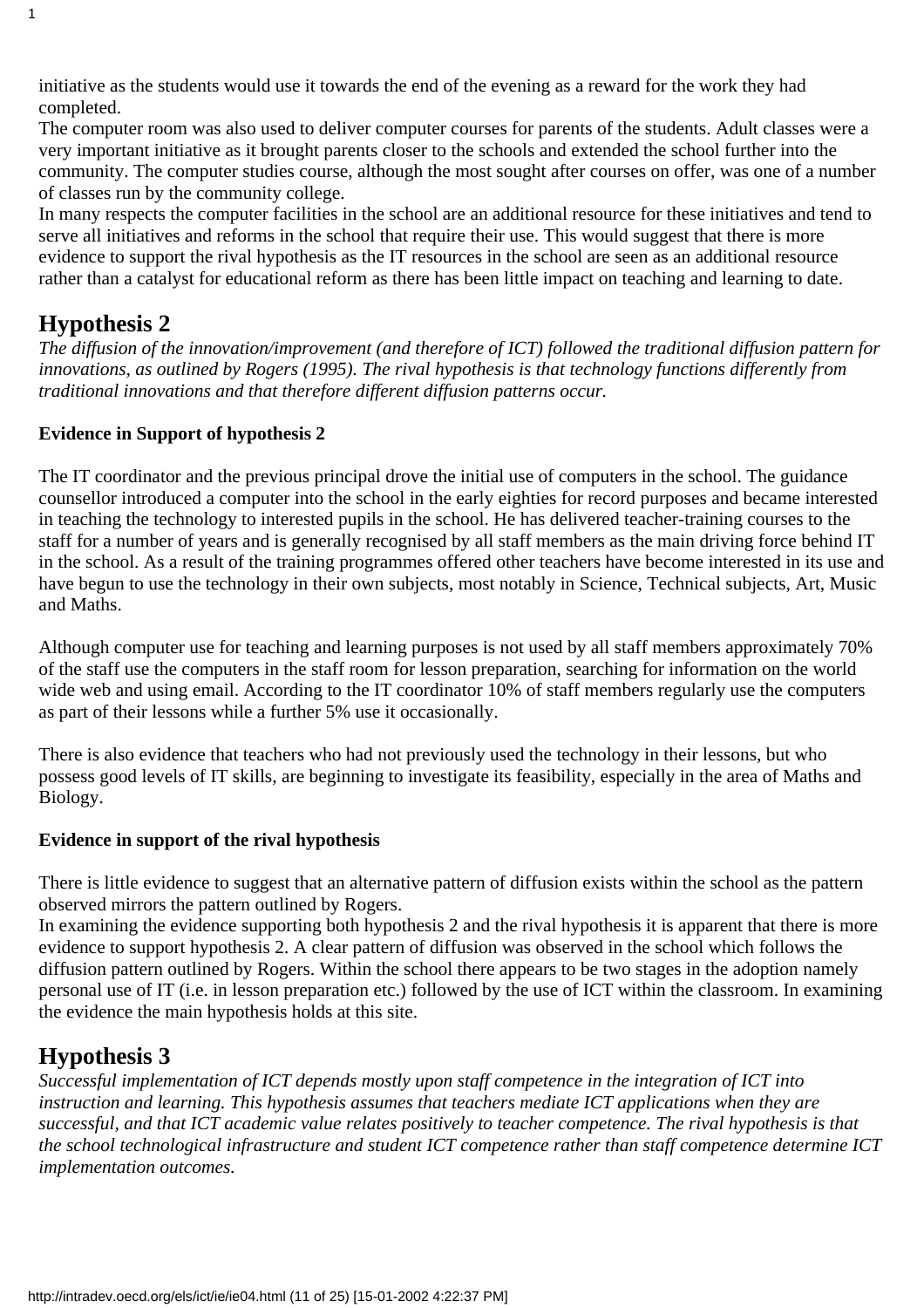#### **Evidence in support of hypothesis 3**

The teaching staff in the school had attended several IT classes run by the IT coordinator. Some had also attended courses run by the VEC and Microsoft. This training was an important step towards integrating ICT across all subjects in the school as all staff had generally reached a sound level of IT skills.

The IT coordinator felt that there was now a need to run IT classes specifically related to the needs of the teachers in different subject areas. This had already begun in the school where the IT coordinator had demonstrated the bodyworks software to the science teachers.

The head Science teacher was also assisting other Science teachers and sharing information and knowledge with teachers after school.

One teacher (in the staff questionnaire) also mentioned that: *it would be useful if individual companies would come into the school to illustrate how software could be used in the classroom often one sees a CD ROM which could be useful but one is reluctant to buy without a demonstration.*

#### **Evidence in support of rival hypothesis**

The school was continuously experiencing technical problems and without the enthusiasm and interest of the computer staff the network could not be maintained. The IT coordinator estimated that at the beginning of the year technical support was such a large problem that teachers spent as little as 30% in the classroom teaching as the other 70% was spent repairing and attending students computer related problems.

The evidence above suggests that staff competence determines successful integration. However, the school had experienced several technical problems which had caused serious setbacks to the IT plan in the school. It is therefore difficult to prioritise either of these two important aspects of integration as they are of equal importance if successful integration is to be achieved. On balance however, there is more evidence to support the main hypothesis at this site.

### **Hypothesis 4**

*Gaps in academic performance between high and low poverty students will not increase when all students have equal access to ICT. The rival hypothesis is that equal access to ICT will lead to more advantaged students increasing the performance gap with disadvantaged (high poverty) students.*

#### **Evidence in support of hypothesis 4**

Male students of high academic ability originally used computers in St. Fiachra s since the BBC computers had a BASIC environment which required users to have knowledge of programming, however with the introduction of GUIs all students now use the computers.

Many teachers questioned felt that students of both higher and lower academic abilities benefited from the use of the computers. Many mentioned the use of ICT in the LCA programme and the LIT programme of particular examples where students of lower abilities benefitted.

#### **Evidence in support of rival hypothesis**

Many of the IT teacher who had experience of using ICT with a range of students felt that students of lower academic abilities and from lower socio-economic backgrounds tended to benefit least from the use of the world wide web as they would visit inappropriate sites or site with no educational value. They felt that this was due to the novelty factor of the web as they did not have access to the web at home.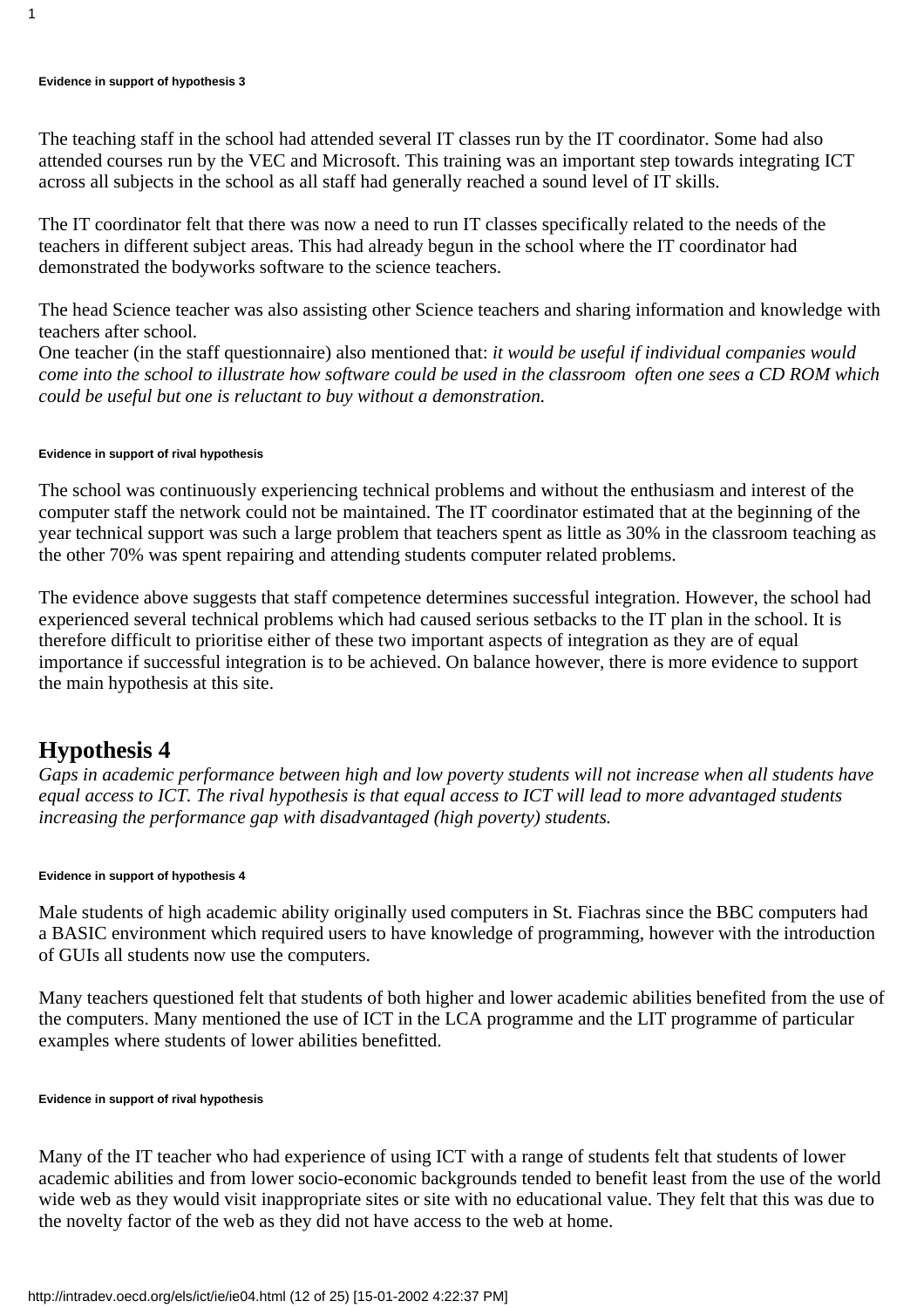Apart from the use in the LIT programme in the school all other use of the computer facilities by students of lower academic abilities was in the area of project work or IT skills courses which did not have a direct impact on teaching and learning.

Evidence to support this hypothesis or the rival hypothesis was difficult to find as ICT had not been integrated sufficiently into the teaching and learning process to examine the effects on students learning. Some teachers commented that all students benefit from the use of the computer but that students of different abilities benefit in different ways. It was generally accepted among the staff interviewed that students of higher abilities would naturally reap the full potential of ICT since they can achieve maximum benefit from it as a learning tool. Teachers also felt however that students of lower academic ability were motivated by the quality of presentation of their work and therefore also benefited from the use of ICT. This would tend to support hypothesis 4.

### **Hypothesis 5**

1

*Successful implementation of ICT will lead to the same or higher academic standards in spite of the low quality of many ICT materials. Academic standards are a function of teacher and school expectations and not of the standards of textbooks, ICT materials, and the like. The alternative hypothesis is that ICT use will lead to a lowering of academic standards as students spend more time on marginally beneficial searches and in browsing poor quality Web and courseware content.*

# **Evidence in support of hypothesis 5**

<span id="page-12-0"></span>The school network and other ICT resources within the school were used as resources for many programmes, courses and initiatives within the school<sup>[6]</sup>. However as use in teaching and learning was not widespread its impact on teaching and learning could not be measured.

# **Evidence in support of rival hypothesis**

There was evidence to suggest that students using the WWW for the first time in the computer rooms for project purposes etc. tended to view entertainment sites rather than educational sites or sites relevant to the student s work. However this use, according to the computer teacher, was generally limited to students that were new to the world wide web and the novelty factor would wear off after 2-3 weeks.

During the open access times students primarily accessed entertainment sites and chat rooms while a very small percentage used the computers for educational purposes. However, it must be stressed that this use was outside of classroom time.

Evidence in support of this hypothesis or its rival hypothesis was difficult to identify as use within teaching and learning was not widespread. The majority of teachers had not integrated ICT (particularly the use of the world wide web) into teaching and learning to such an extent that it had impacted on the academic performance of the students. Although the school was integrating ICT within subject areas the majority of teachers within the school did not use it within their own classrooms. Therefore although it may have had an effect in some subject areas with particular classes its overall impact on academic performance would need to be measured within a school where ICT are integrated more within teaching and learning.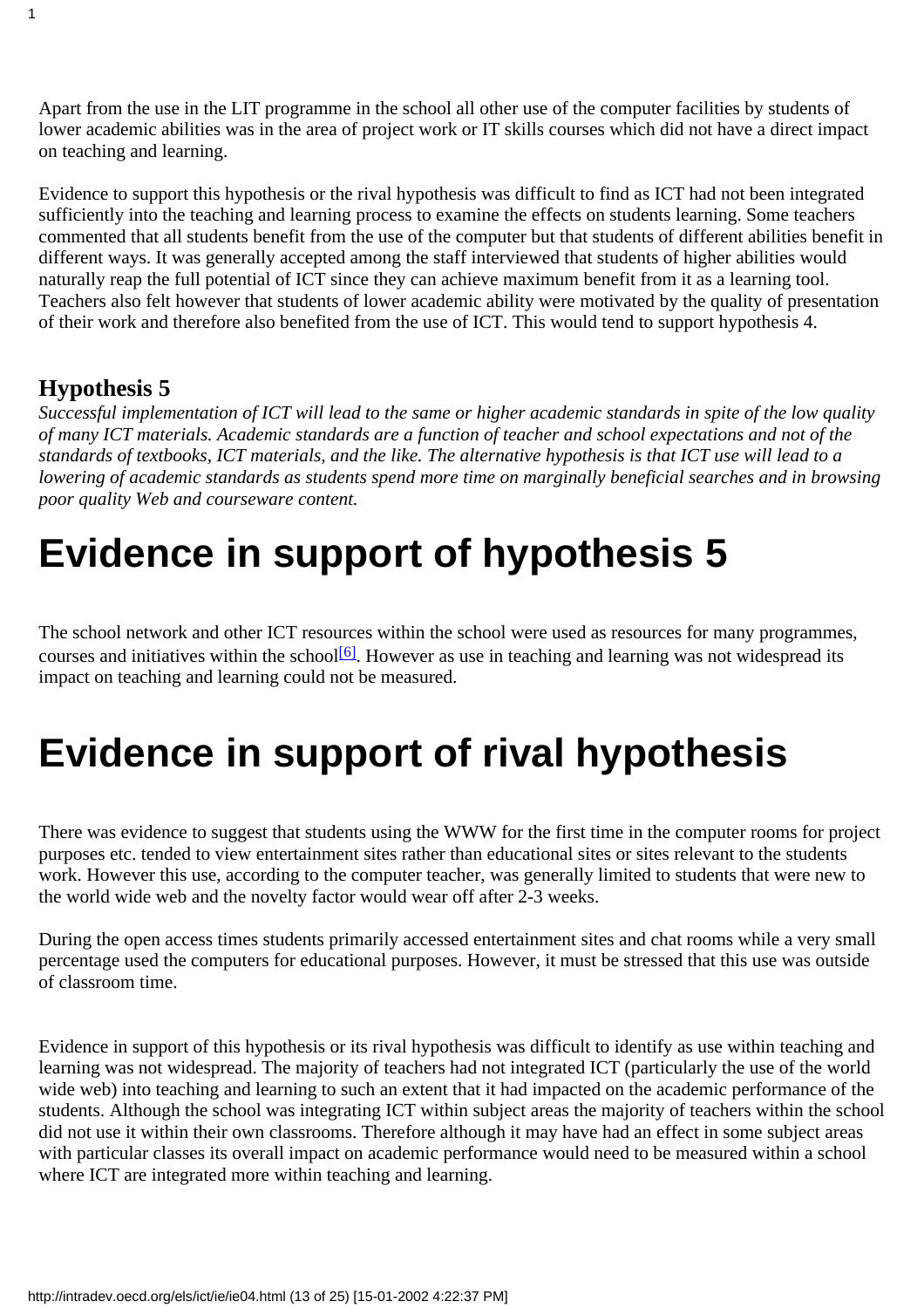## **Projections to the Future**

### Sustainability

1

School reform at St. Fiachra s was an on-going process. Although many initiatives and reforms addressed specific school problems not all were reactionary. The school also had a clear vision of its future direction. The overall vision of the school which aimed to deliver a quality education to all students, create an environment where students could learn and feel protected and to cater for the needs of the students in 2010 highlights the vision of the school and its forward planning approach. The evidence collected suggests that school reform will continue in St. Fiachras as it has previously adopted new initiatives and integrated them within the school. The involvement of all staff members also suggests that school wide support will continue for these reforms.

As previously stated the use of ICT in the school was not a major reform as they were used within the school for a number of years. However its diffusion into other subjects was an ongoing reform, which is currently in its infancy. Although many staff members were now using ICT for personal use or in teaching and learning the main drive and vision in the area of IT was from the IT coordinator. One of the main future aims in the area of ICT within the school was to facilitate the integration of ICT throughout the school in all subject areas. This was an ongoing drive within the school and the management and IT coordinator aimed to increase the levels of integration in the future. It is reasonable to expect that this pattern of diffusion, which was clearly evident within the school, will continue as there is school-wide use of the resources at many different levels from personal to integrated use.

### Transferability

The model of integration observed in St. Fiachras would not be easily transferable to other school contexts for many reasons. Firstly the school had a history of computer use; staff had been trained and had a good level of IT skills; personal use of IT by the staff was very high; staff members also had ready access to the technology in the staff room; the IT coordinator was highly motivated and had acquired good technical skills over the years; the school had adopted several initiatives and was very open to initiatives that benefited the students and staff; management had a clear vision of the future direction of the school; management actively sought donations and cooperation with the community and local business/industry; decision making within the school was a shared responsibility. The school was also in a unique position as it had an externally funded technician however this position was only funded for one year. All these characteristics of this school have played a vital role in attempting to integrating ICT within the school. It could also be suggested that these aspects are necessary for the level of success achieved in the school in the area of ICT.

# Appendix A

All fieldwork was undertaken between December 4<sup>th</sup>, 5<sup>th</sup> and 6<sup>th</sup> 2000 and February 25<sup>th</sup> 2001.

### **Teacher interviews**

Principal interview (Jim Gleeson) (90 minutes approx.)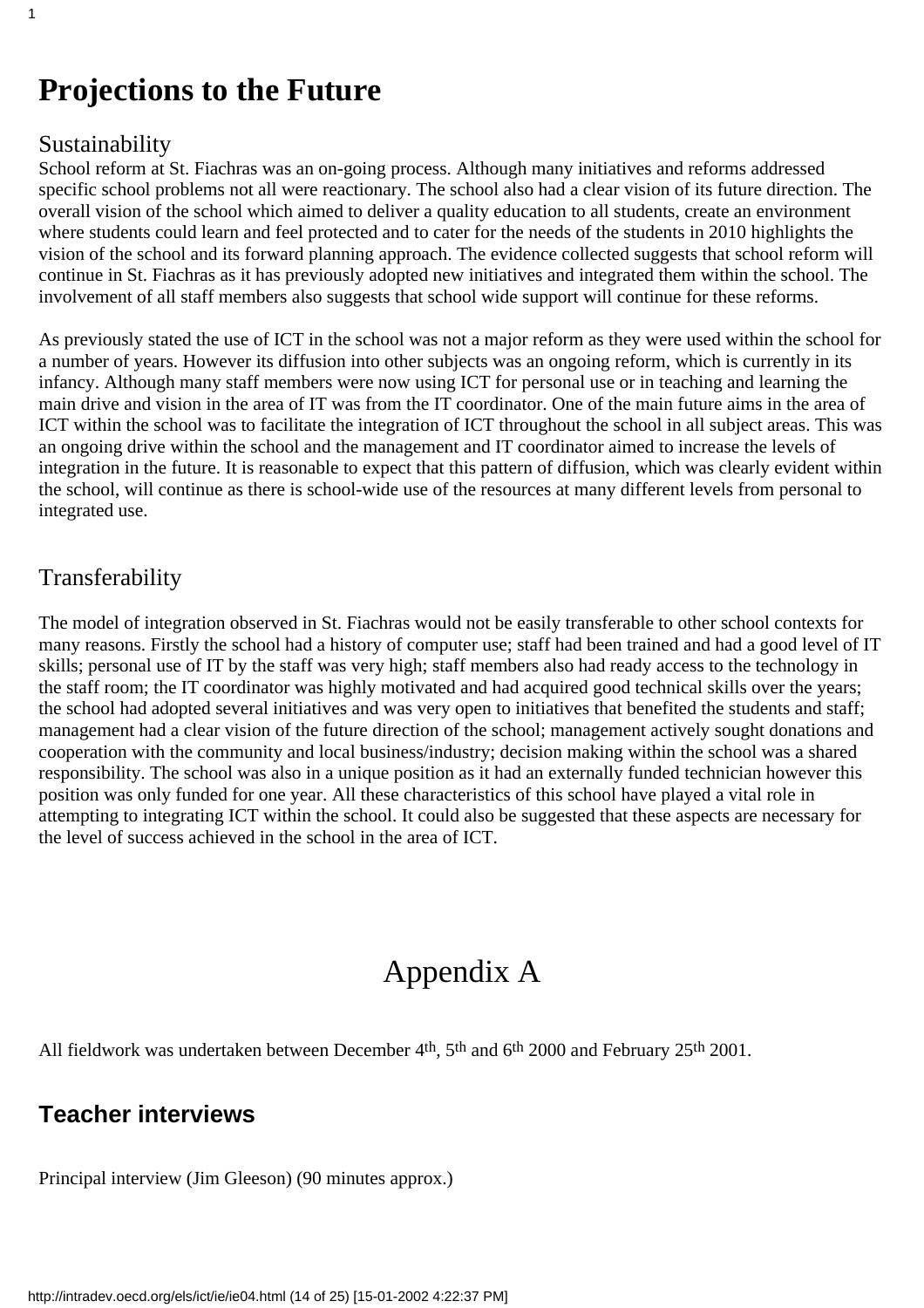IT coordinator/guidance counsellor interview (Oliver McGarr) (1hr approx.) English/History teacher interview (Keith Johnston) (45 minutes approx.) Maths teacher interview (Jim Gleeson) (45 minutes approx.) Maths/Biology teacher interview (Jim Gleeson) (45 minutes approx.) Science teacher interview (Jim Gleeson) (45 minutes approx.) Computer teacher interview (Oliver McGarr) (45 minutes approx.) LCA teacher interview (Oliver McGarr) (45 minutes approx.) Construction Studies teacher interview (Keith Johnston) (45 minutes approx.)

### **Technician Interview**

Technician Interview (Keith Johnston) (45 minutes approx.)

### **Parent interviews**

Parent interview 1 (Jim Gleeson) (30 minutes approx.) Parent interview 2 (Jim Gleeson) (30 minutes approx.) Parent interview 3(Keith Johnston) (30 minutes approx.)

Parent interview 4(Keith Johnston) (30 minutes approx.)

### **Student interviews**

Student interview 1 (Keith Johnston) (40 minutes approx.)

Student interview 2 (Keith Johnston) (40 minutes approx.)

### **Classroom observations**

LCVP computers(Jim Gleeson) (40 minutes) 2nd year computer studies (Keith Johnston) (40 minutes) 1st year remedial students (Keith Johnston) (40 minutes) TYP computer studies (Oliver McGarr) (80 minutes) 3rd year computer studies (Oliver McGarr) (40 minutes) TYP Science (Oliver McGarr) (40 minutes) 1st year computer studies (Oliver McGarr) (40 minutes)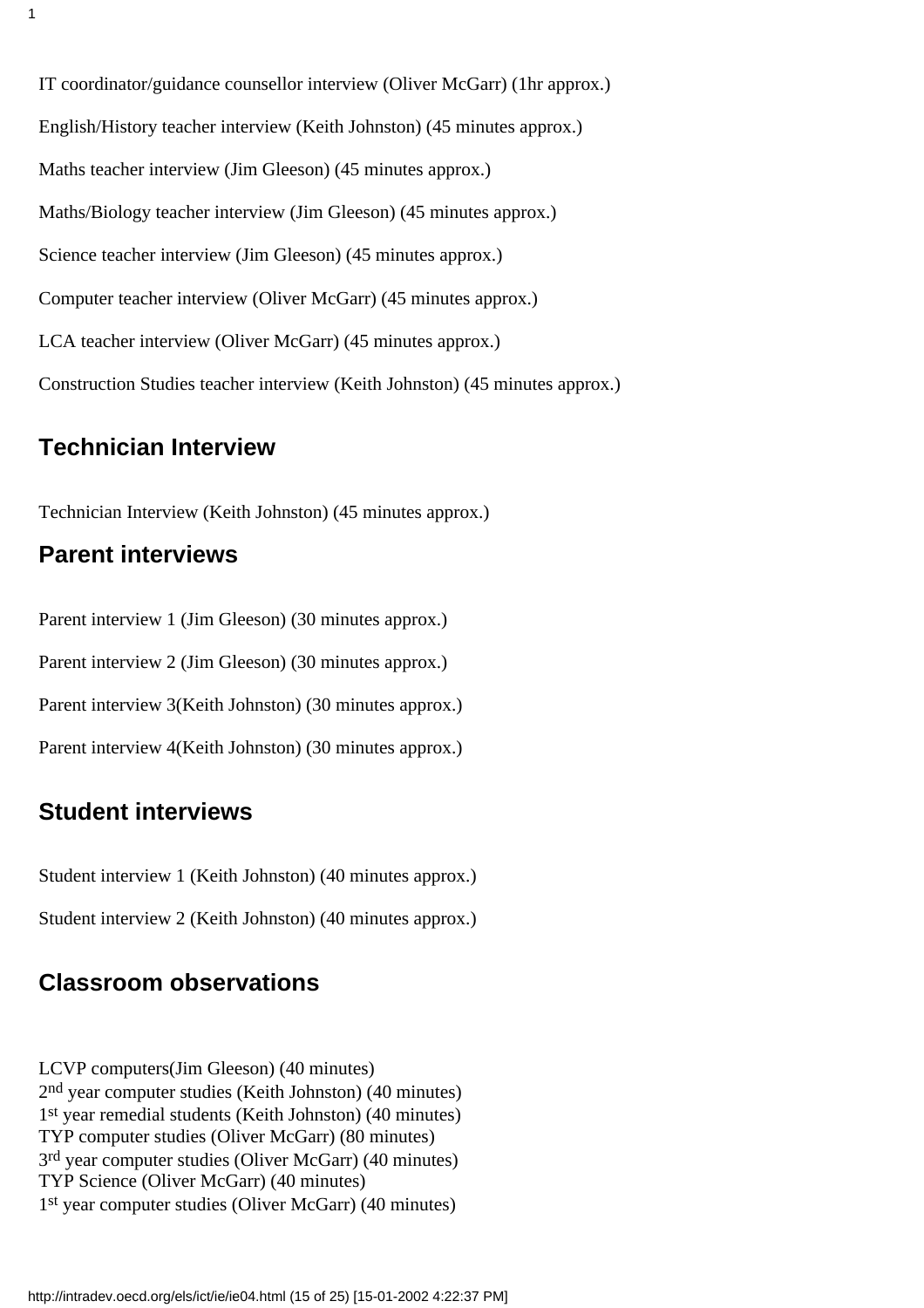3rd year computer studies (Oliver McGarr) (40 minutes) 1st year computer studies (Oliver McGarr) (40 minutes)

Note: The majority of classroom observations were conducted within the PC cluster room with Computer Studies type subjects.

### **Outside classroom observations**

Keith Johnston and Oliver McGarr

# Appendix B

Questionnaire distributed to all staff members (70 approx.) with 13 responses.

How comfortable are you with using a computer to do each of the following? Choices are:

- 1. Very comfortable
- 2. Comfortable
- 3. Somewhat comfortable
- 4. Not at all comfortable

|                                                                |     |        | 3   |     |
|----------------------------------------------------------------|-----|--------|-----|-----|
| $\vert$ 1. Write a paper                                       | 62% | $ 9\%$ | 24% | 5%  |
| 2. Search for information on the World Wide 70%<br> Web WWW    |     |        | 30% |     |
| 3. Create and maintain web pages                               | 10% | 10%    | 24% | 56% |
| 4.Use a data base                                              | 10% | 30%    | 22% | 38% |
| 5. Develop a data base                                         | 15% | 17%    | 24% | 44% |
| 6. Send and receive e-mail                                     | 68% | 32%    |     |     |
| 7. Write a programme                                           |     |        | 32% | 68% |
| 8. Draw a picture or diagram                                   | 17% | 40%    | 10% | 33% |
| 9. Present information (e.g., use PowerPoint)<br>or equivalent | 42% | 8%     | 8%  | 42% |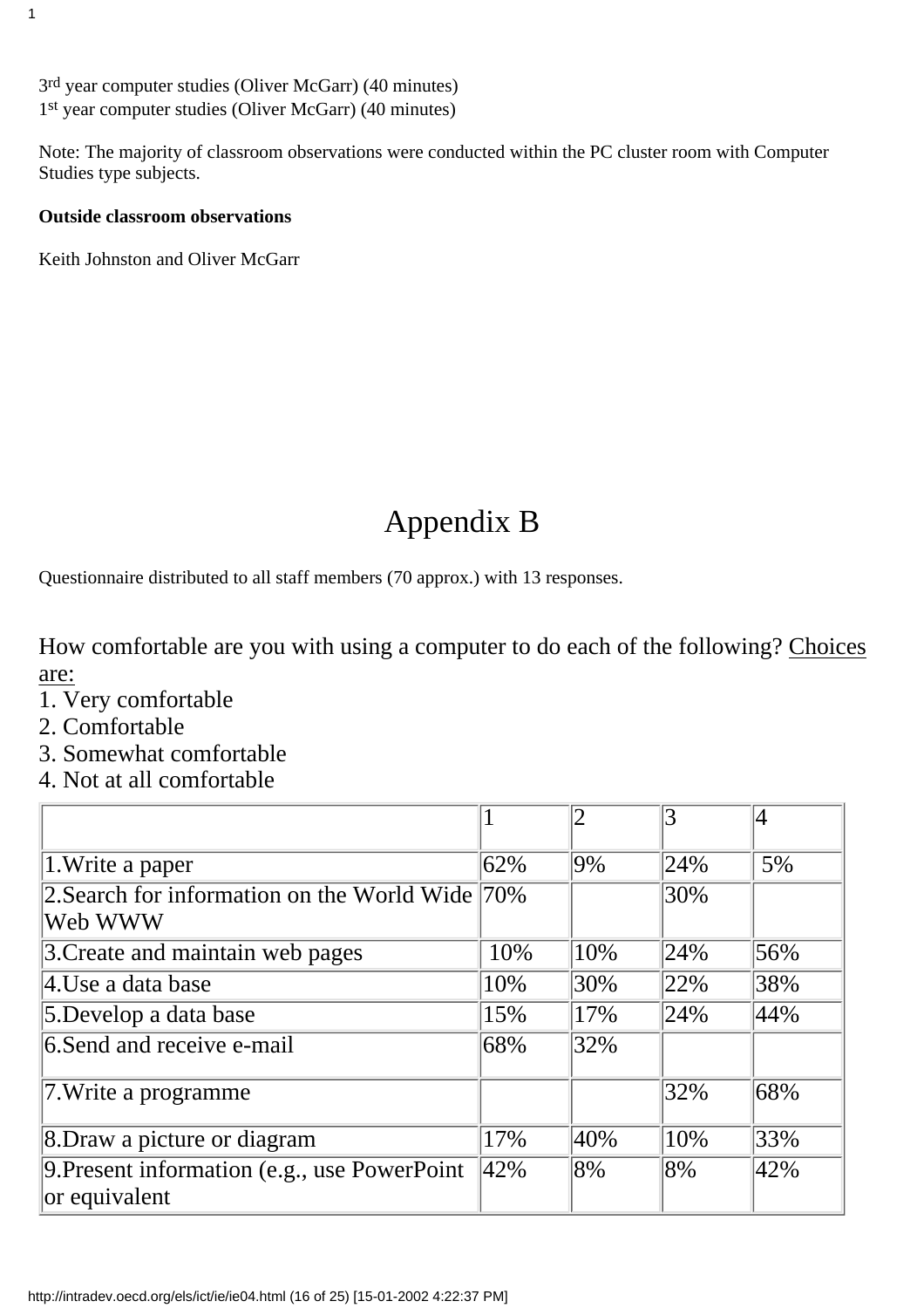How important is each of the following computer-related skills for your teaching? Choices are:

- 1. Very important,
- 2. Important,

1

- 3. So-so, and
	- 1. Not important at all

|                                                                      |     |        | 3   |     |
|----------------------------------------------------------------------|-----|--------|-----|-----|
| 10. Write a paper with a word processor                              | 30% | 48%    | 15% | 7%  |
| 11. Search for information on the WWW                                | 22% | 49%    | 22% | 7%  |
| 12. Create web pages                                                 |     |        | 22% | 78% |
| 13.Use a data base                                                   |     | 10%    | 45% | 45% |
| 14. Develop a data base                                              |     | 10%    | 22% | 68% |
| 15. Send and receive e-mail                                          | 15% | 15%    | 53% | 17% |
| 16. Write a programme                                                |     | 15%    | 15% | 70% |
| 17. Draw a picture or diagram with a<br>graphing/drawing application | 22% | $11\%$ | 45% | 22% |
| 18. Present information (e.g., use PowerPoint 15%)<br>or equivalent) |     | 15%    | 45% | 25% |

During the past school year, how often did your students on average do the following for the work you assigned? Choices are:

1. Several times each week

2. Several times each month,

3. A few times

Never

| 19 use the World Wide Web         | 9%  | 5%    | 38%   | 38% |
|-----------------------------------|-----|-------|-------|-----|
| $ 20$ create web pages            |     | $7\%$ | $7\%$ | 86% |
| $\vert$ 21 send or receive e-mail | 16% | $7\%$ | 45%   | 32% |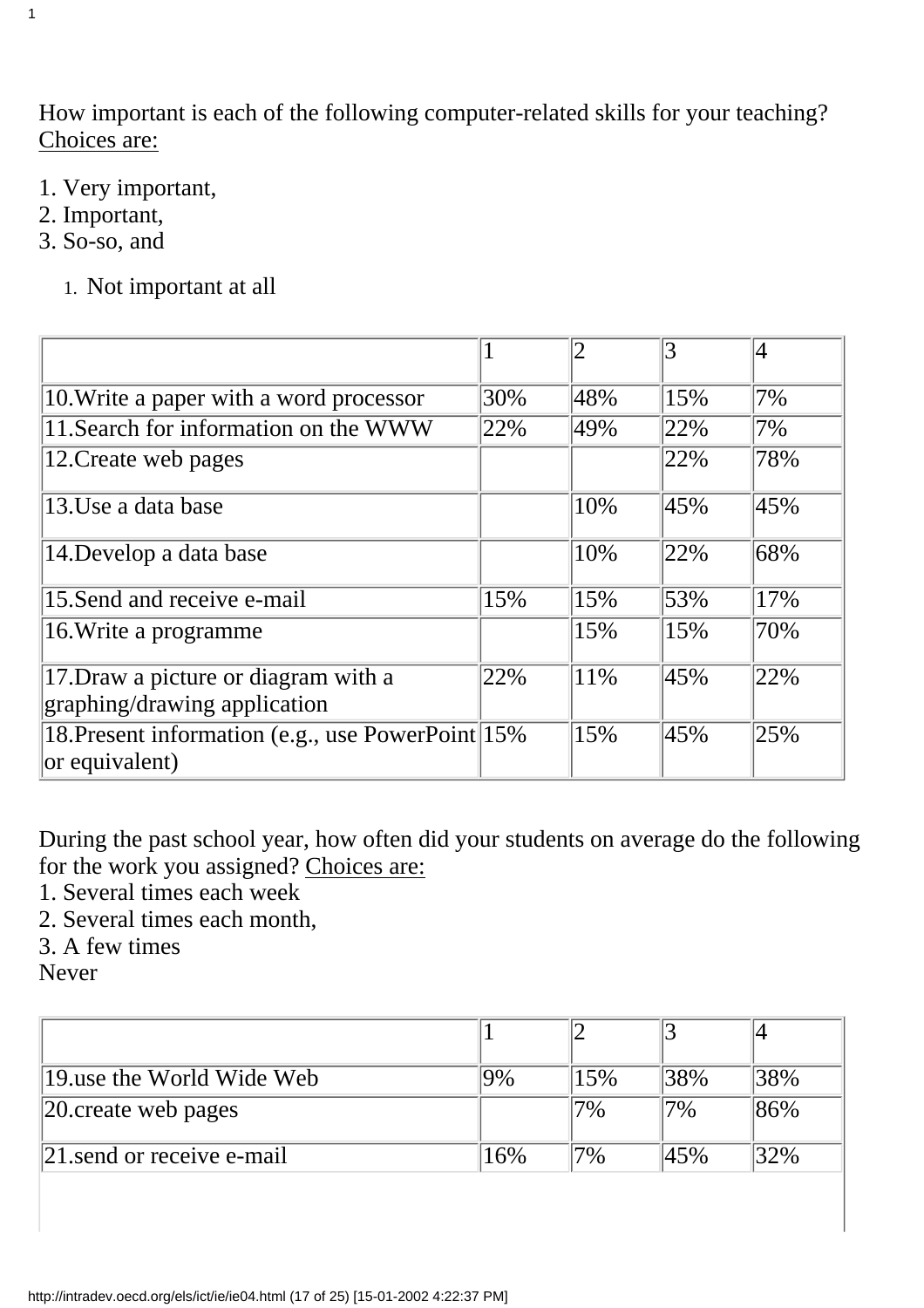| 22. use a word processing program                            | 7% | 33% | 30% | 30% |
|--------------------------------------------------------------|----|-----|-----|-----|
| $ 23$ . use a computer to play games                         |    | 7%  | 7%  | 86% |
| $ 24$ . use a spreadsheet                                    |    |     | 32% | 68% |
| $ 25$ . use a graphics program                               |    |     | 40% | 60% |
| 26. join in an on-line forum or chat room                    |    | 7%  | 7%  | 86% |
| 27. use a presentation program (e.g.,<br>PowerPoint)         |    |     | 32% | 68% |
| 28. use an instructional program (including)<br>simulations) |    |     | 30% | 70% |
| $ 29$ other computer uses (specify)                          |    | 7%  |     | 45% |

30. How would you rate your ability to use a computer? Choices are: *(Please tick appropriate box)*

| Good | 45% |
|------|-----|
| Fair | 38% |
| Poor |     |

1

Answer questions 31-38 based on experiences or policies from the last school year.

31. Was student computer use ever evaluated for grading? *(Please tick appropriate box)*

| - -<br>PS<br>- | $^{10}$<br>ັ<br><u>.</u><br>$\tilde{\phantom{a}}$ |
|----------------|---------------------------------------------------|
|----------------|---------------------------------------------------|

32. If you assigned World Wide Web searching, how much freedom did you allow students in locating sites to visit?

*(Please tick appropriate box)*

| no restrictions | $ 50\%$ | some restrictions $ 18\% $ | designated sites only $ 32\% $ |  |
|-----------------|---------|----------------------------|--------------------------------|--|
|                 |         |                            |                                |  |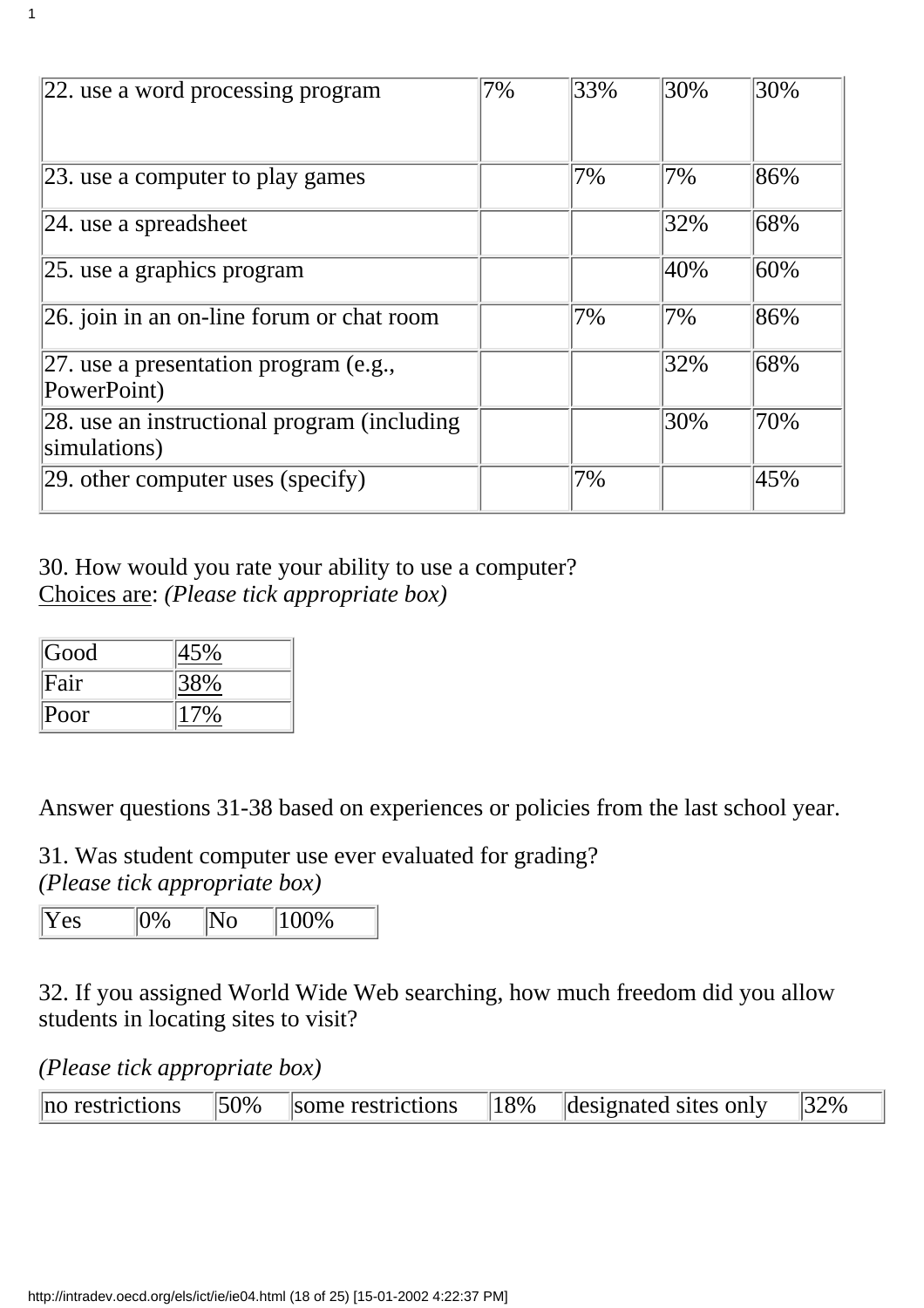33.Did you create or modify a Web site with any of the classes that you taught? *(Please tick appropriate box)*

 $Yes$   $| No 100\%$ 

1

34.What portion of the computer use in your classes was directly related to the course content?

*(Please tick appropriate box)*

35.What portion of the computer use that you assigned was done by students individually?

*(Please tick appropriate box)*

| - -<br>$\ a\ $ | $\frac{10}{6}$<br>$\ddot{\phantom{1}}$ | $\sim$ $\sim$ +<br><b><i><u>ACCOUNT</u></i></b> | $^{\circ}$ $_{\circ}$<br>$\Delta$<br>∕∪ | $\mathbf m$<br>$\blacksquare$<br>________ | $T = 10T$<br>ำtti∆<br>ししょし<br>.<br>$\sim$ | $9\%$ |
|----------------|----------------------------------------|-------------------------------------------------|-----------------------------------------|-------------------------------------------|-------------------------------------------|-------|
|----------------|----------------------------------------|-------------------------------------------------|-----------------------------------------|-------------------------------------------|-------------------------------------------|-------|

36.If you have a computer at home, how often did you use it for preparing for teaching? *(Please tick appropriate box)*

| Several times a week    | 38% | Several times a month | 17% |
|-------------------------|-----|-----------------------|-----|
| $\mathbb{A}$ few times  | 38% | Never                 |     |
| $\mathbb{N}$ o computer | 7%  |                       |     |

37.Did you participate as a student or instructor in a virtual course through the Internet/World Wide Web?

*(Please tick appropriate box)*

38. Did you involve your students in collaborative learning over the Internet/World Wide Web with students from other classes?

*(Please tick appropriate box)*

| "<br>∽<br>– |  |
|-------------|--|
|-------------|--|

39.Are you currently using technology to collaborate with other teachers (professional chat rooms, forums, or the like)?

*(Please tick appropriate box)*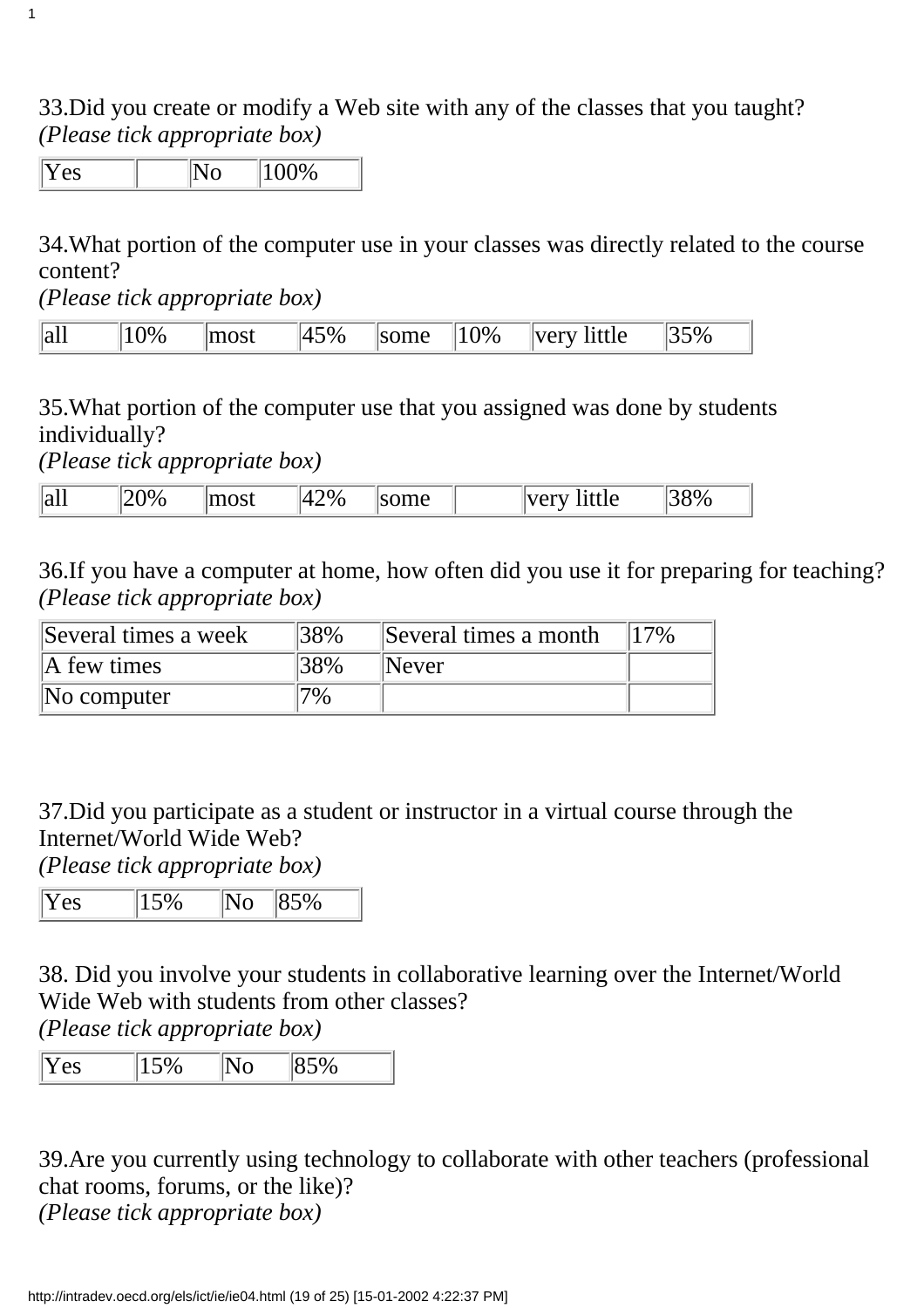| IX.<br>$\sim$ $\sim$<br>es | . . | . . |
|----------------------------|-----|-----|
|                            |     |     |

40.How many e-mail messages do you send each week on average?

### *(Please tick appropriate box)*

1

| $\Delta$ More than<br>$1^{\wedge}$<br>12 |     | ın- | LLY0  |
|------------------------------------------|-----|-----|-------|
| $\sim$<br>$\sim$                         | 68% | one | $U\%$ |

## How many of the following have you ever done?

41. Made changes to a computer s hardware *(Please tick appropriate box)*

| Yes | $\frac{130\%}{ }$ | $\mathbb{I}^{\mathsf{U}}$ No | $170\%$ |
|-----|-------------------|------------------------------|---------|
|     |                   |                              |         |

42. Updated an application program (word processor, graphics program, etc.)

### *(Please tick appropriate box)*

| Yes | 30% | $ {\rm No}$ | $\frac{170\%}{ }$ |
|-----|-----|-------------|-------------------|
|     |     |             |                   |

## 43. Recovered a damaged file

*(Please tick appropriate box)*

| Yes | 30% | No | $\ 70\%$ |
|-----|-----|----|----------|
|     |     |    |          |

### 44. Created a web site *(Please tick appropriate box)*

| Yes |  | 1020<br>$70^{\circ}$ |
|-----|--|----------------------|
|     |  |                      |

### 45. Developed a data base

### *(Please tick appropriate box)*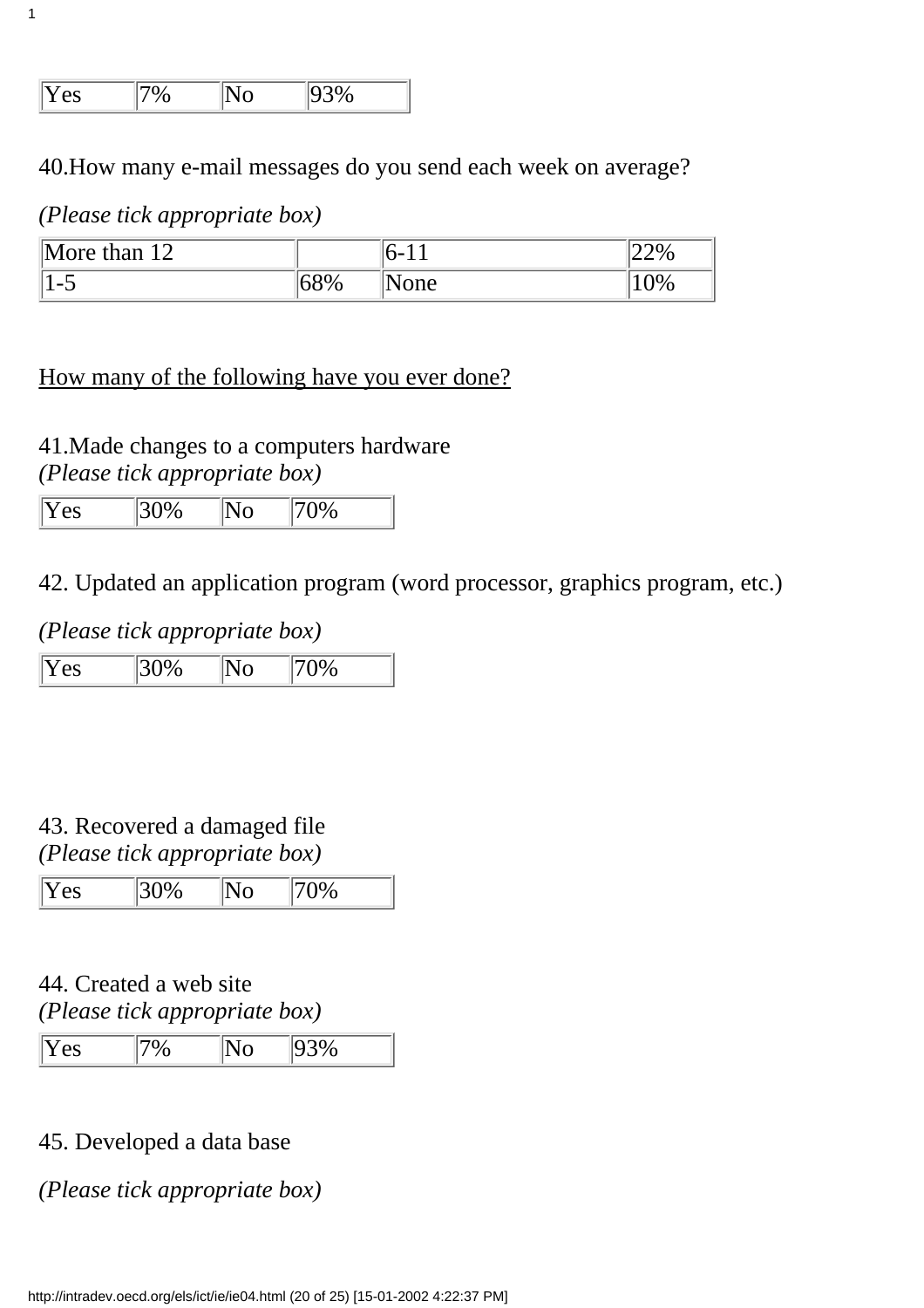| Yes | 22% | $ {\rm No}$ | 78% |
|-----|-----|-------------|-----|
|     |     |             |     |

## Appendix C

## Use if ICT by head science teacher:

### Science Department

1

- Workcards for students
- OHP acetates for use in class
- Schemes of work
- Revision schedules
- Assessments and exam results spreadsheet
- Stock taking and stock records
- Data-logging equipment on order for new courses in physics and chemistry
- Science software Redshift (astronomy) Bodyworks (Biology)
- Hand out of Sky this month from<http://www.hitbox.com/>

### European Project

- Our comenius project Old themes, New dreams featured on school website. Partner schools in Finland and Sardinia.
- Email was a regular daily feature of project students corresponded on a regular basis with students in Finland.
- Chat with school in Finland
- Using Netmeeting with school in Finland.

### School PR.

- School brochure
- School newsletter each term
- $\bullet$  Welcome booklet for 1<sup>st</sup> year students
- Various other publications, notices etc.

## Example of student assignment in computer studies class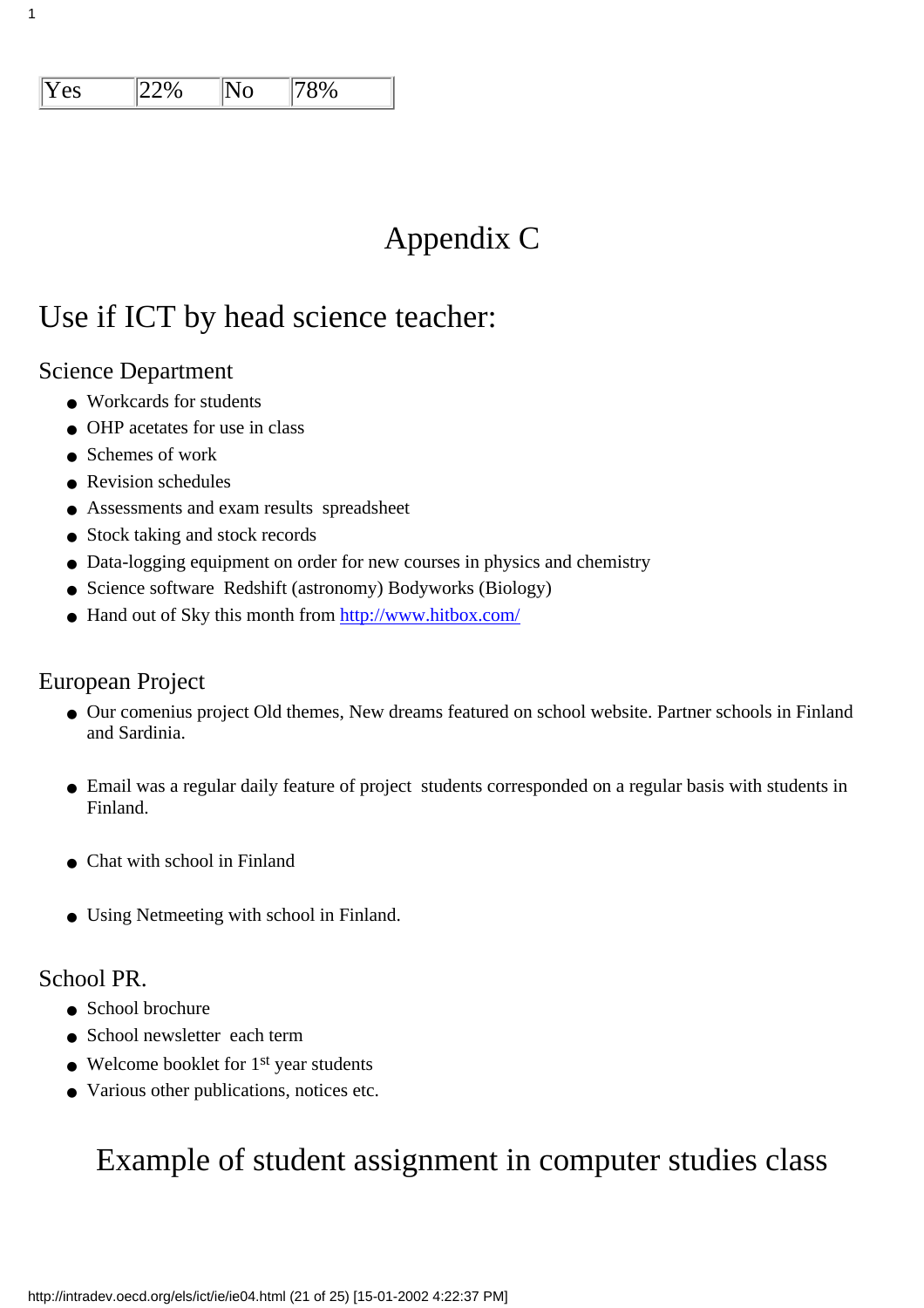## Henrys magic sends Arsenal spirits soaring

### Arsenal 1 Manchester Utd 0

1

**FA PREMIERSHIP:** Tomorrow is the anniversary of Manchester united s 5-0 defeat at Chelsea last season. All those that think that this result, taken with the midweek meeting at Eindhoven, is a sign of a club in decline would do well to remember that united won the premiership by a record 18 points in May.

Perhaps this season will be different, yet it was due to a goal, so spectacular that it took the breath away according to Ferguson, that united did not leave north London with a point yesterday. This was United s first league defeat since February 12th at Newcastle.

|               | Mo                                                                                                                                      | TU                                                          | WE.                                                                                                                                     | TH                   | FR.                 |
|---------------|-----------------------------------------------------------------------------------------------------------------------------------------|-------------------------------------------------------------|-----------------------------------------------------------------------------------------------------------------------------------------|----------------------|---------------------|
|               |                                                                                                                                         |                                                             | C. Studies 6 <sup>th</sup> yr C. Studies 2 <sup>nd</sup> yr C. Studies 2 <sup>nd</sup> yr C. Studies 5 <sup>th</sup> yr                 |                      |                     |
| 2             |                                                                                                                                         |                                                             | C. Studies 6 <sup>th</sup> yr C. Studies 2 <sup>nd</sup> yr                                                                             |                      | C. Studies $5th$ yr |
| $\mathcal{F}$ |                                                                                                                                         |                                                             | C. Studies 3rd yr C. Studies 1st yr C. Studies LCVP C. Studies 1st yr C. Studies LCVP                                                   |                      |                     |
| 4             |                                                                                                                                         | C. Studies 1 <sup>st</sup> yr C. Studies 2 <sup>nd</sup> yr | French                                                                                                                                  | $ C.$ Studies $LCVP$ |                     |
| 5.            |                                                                                                                                         |                                                             | C. Studies 1 <sup>st</sup> yr C. Studies 2 <sup>nd</sup> yr C. Studies 1 <sup>st</sup> yr C. Studies 3 <sup>rd</sup> yr C. Studies LCVP |                      |                     |
| 6             |                                                                                                                                         | C. Studies LCVP                                             |                                                                                                                                         |                      | C. Studies LCVP     |
|               |                                                                                                                                         |                                                             | C. Studies TYO C. Studies 1 <sup>st</sup> yr C. Studies 2 <sup>nd</sup> yr C. Studies 2 <sup>nd</sup> yr                                |                      |                     |
| 8             |                                                                                                                                         |                                                             |                                                                                                                                         |                      | C. Studies TYO      |
| 9             | C. Studies 2 <sup>nd</sup> yr C. Studies LCVP C. Studies 5 <sup>th</sup> yr C. Studies 1 <sup>st</sup> yr C. Studies 1 <sup>st</sup> yr |                                                             |                                                                                                                                         |                      |                     |

## Computer room timetable

## Sample material from School website

## School Homepage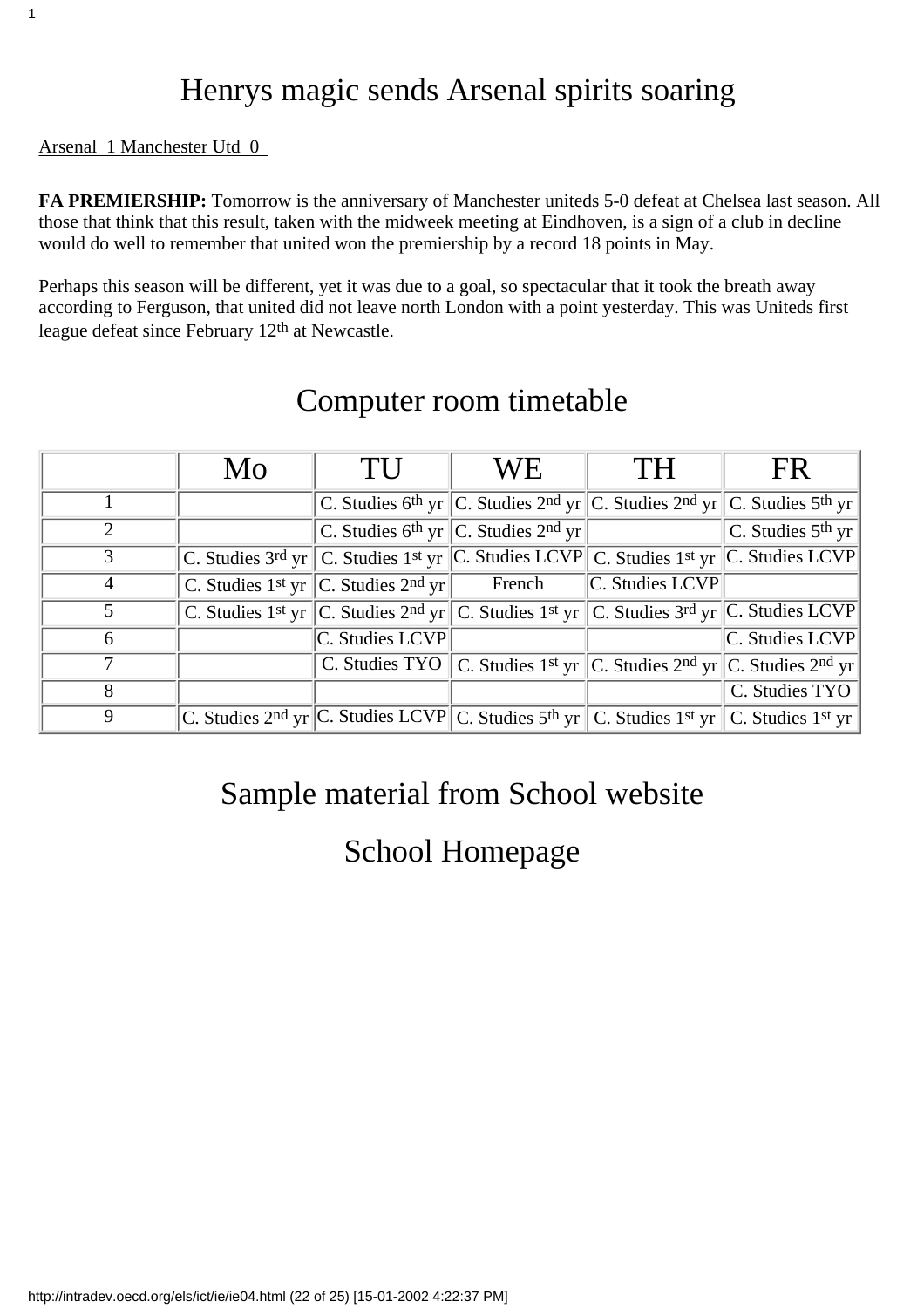

# Construction Studies Department Website

1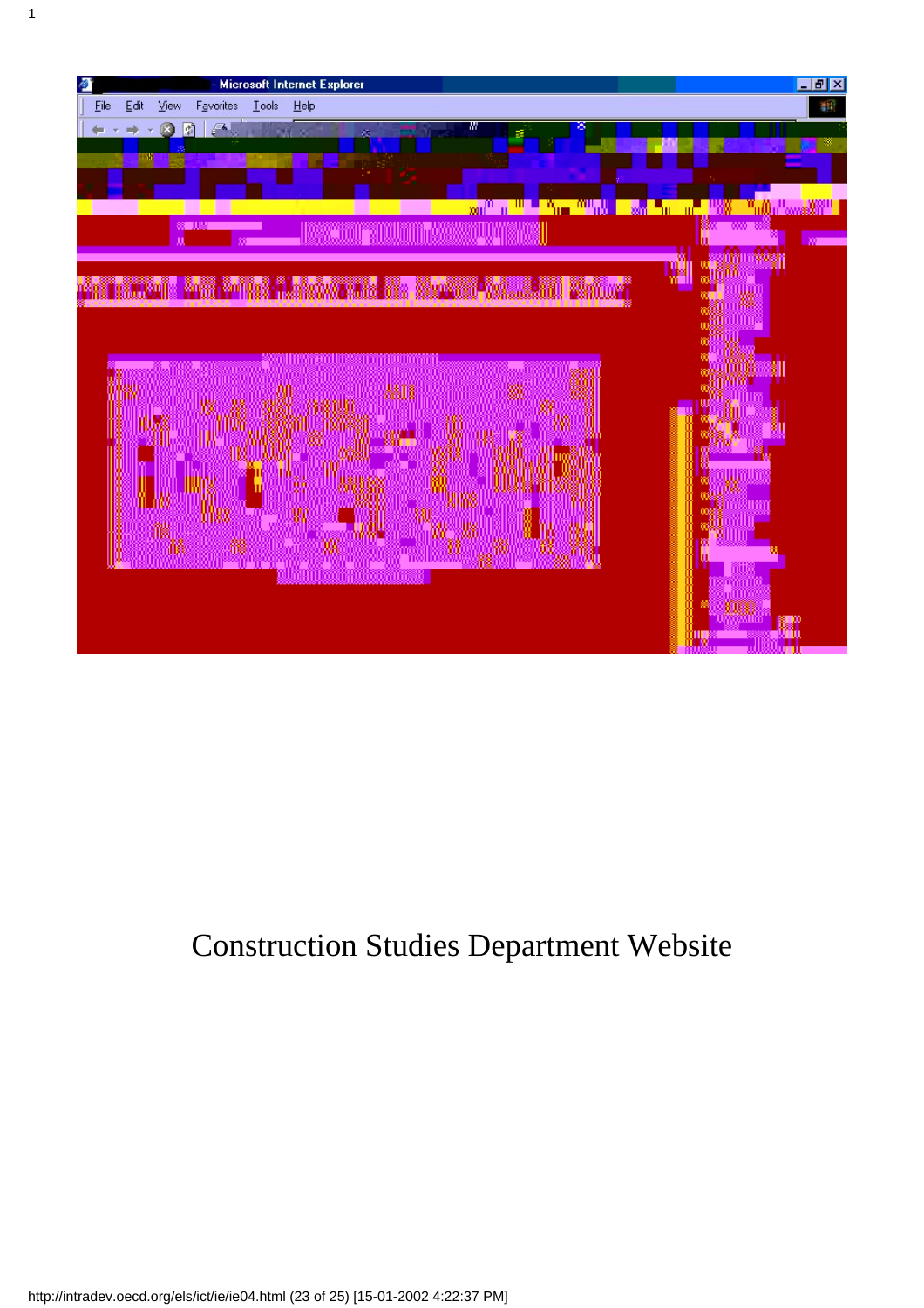

## Sample Student work displayed online

1